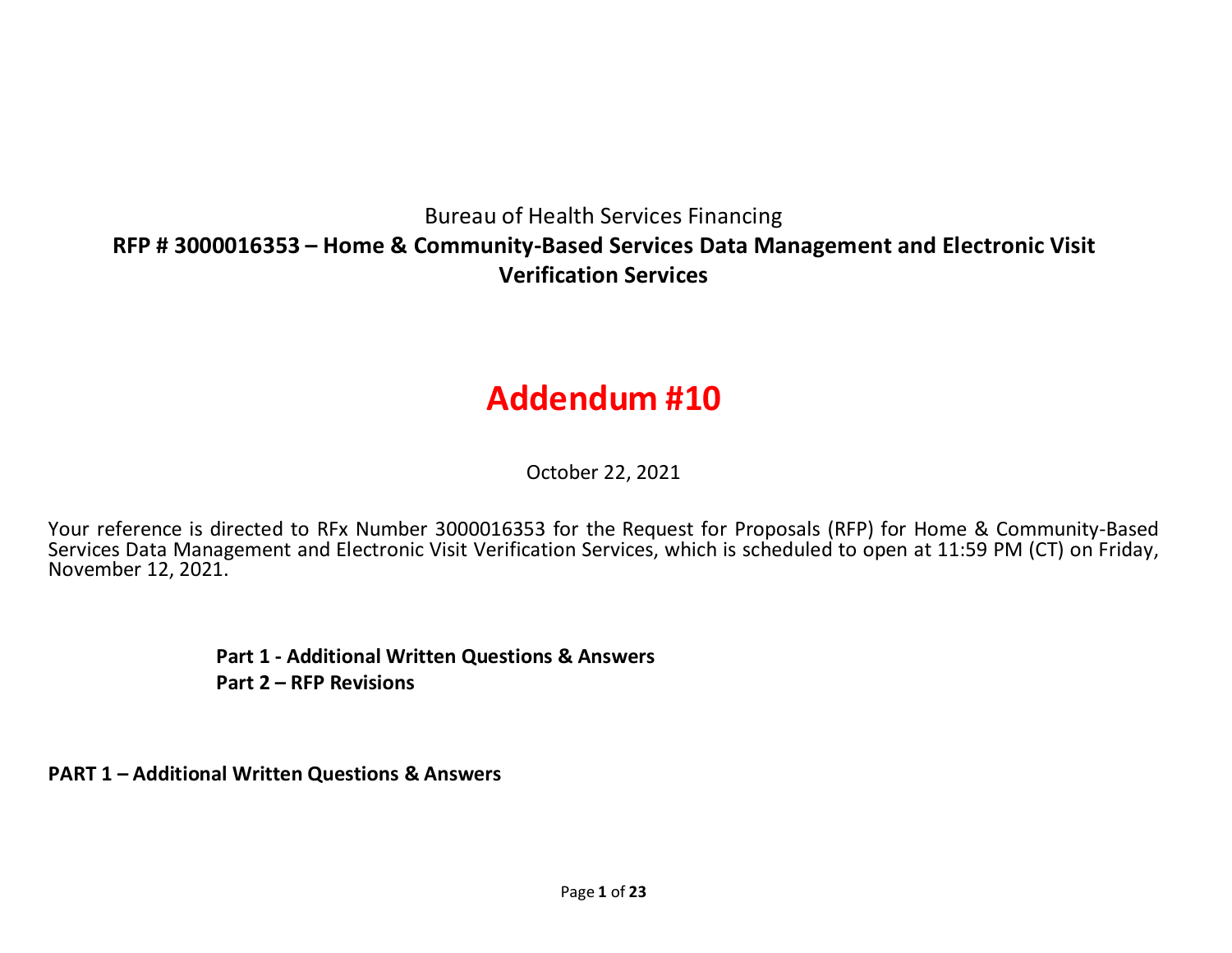| Question     | <b>RFP Section</b> | <b>Section Heading</b> | <b>Vendor Question</b>                                          | <b>Agency's Response</b>               |
|--------------|--------------------|------------------------|-----------------------------------------------------------------|----------------------------------------|
| #            | <b>Number</b>      |                        |                                                                 |                                        |
| $\mathbf{1}$ | 1.1,               | 1,                     | Section 1.1 of the RFP states:                                  | Refer to Revision #5 in Part 2 of this |
|              | 1.11.9,            | 20,                    | " LDH is soliciting competitive proposals from qualified        | addendum.                              |
|              | 1.11.11            | 22                     | Proposers for the procurement of a system for HCBS Data         |                                        |
|              |                    |                        | Management and EVV services. The State recognizes the           |                                        |
|              |                    |                        | various development and deployment approaches to this           |                                        |
|              |                    |                        | project: Software as a Service (SaaS), custom software          |                                        |
|              |                    |                        | development, commercial-off-the-shelf (COTS), or some           |                                        |
|              |                    |                        | combination of these approaches. This RFP allows for any or all |                                        |
|              |                    |                        | of these approaches to be proposed."                            |                                        |
|              |                    |                        |                                                                 |                                        |
|              |                    |                        | This seems inconsistent with the following:                     |                                        |
|              |                    |                        | Section 1.11.9 which states                                     |                                        |
|              |                    |                        | "Develop a solution that utilizes each of the OTS Enterprise    |                                        |
|              |                    |                        | Architecture (EA) components                                    |                                        |
|              |                    |                        | described in Attachment G. Enterprise Architecture Integration  |                                        |
|              |                    |                        | Requirements. EA will provide                                   |                                        |
|              |                    |                        | additional functionality to the system by re-using components   |                                        |
|              |                    |                        | so that these functional areas                                  |                                        |
|              |                    |                        | are not duplicated within the proposed solution. The following  |                                        |
|              |                    |                        | are EA components that are                                      |                                        |
|              |                    |                        | expected to be used with the proposed solution:                 |                                        |
|              |                    |                        | API Gateway (APIGW)<br>o                                        |                                        |
|              |                    |                        | Enterprise Service Bus (ESB)<br>$\circ$                         |                                        |
|              |                    |                        | Identity Access Management (IAM)<br>$\circ$                     |                                        |
|              |                    |                        | Data Warehouse (DWH)<br>$\circ$                                 |                                        |
|              |                    |                        | Electronic Document Management System (EDMS)<br>O               |                                        |
|              |                    |                        | Master Data Management (MDM)<br>$\circ$                         |                                        |
|              |                    |                        | <b>Consumer Communications</b><br>O                             |                                        |
|              |                    |                        | o Business Rules Engine (BRE)                                   |                                        |
|              |                    |                        |                                                                 |                                        |
|              |                    |                        | Ensure integration (real time, application programming          |                                        |
|              |                    |                        | interface [API], file transfer protocol                         |                                        |
|              |                    |                        | [FTP], etc.) with the State's or third party systems is         |                                        |
|              |                    |                        | orchestrated via the State's EA system,                         |                                        |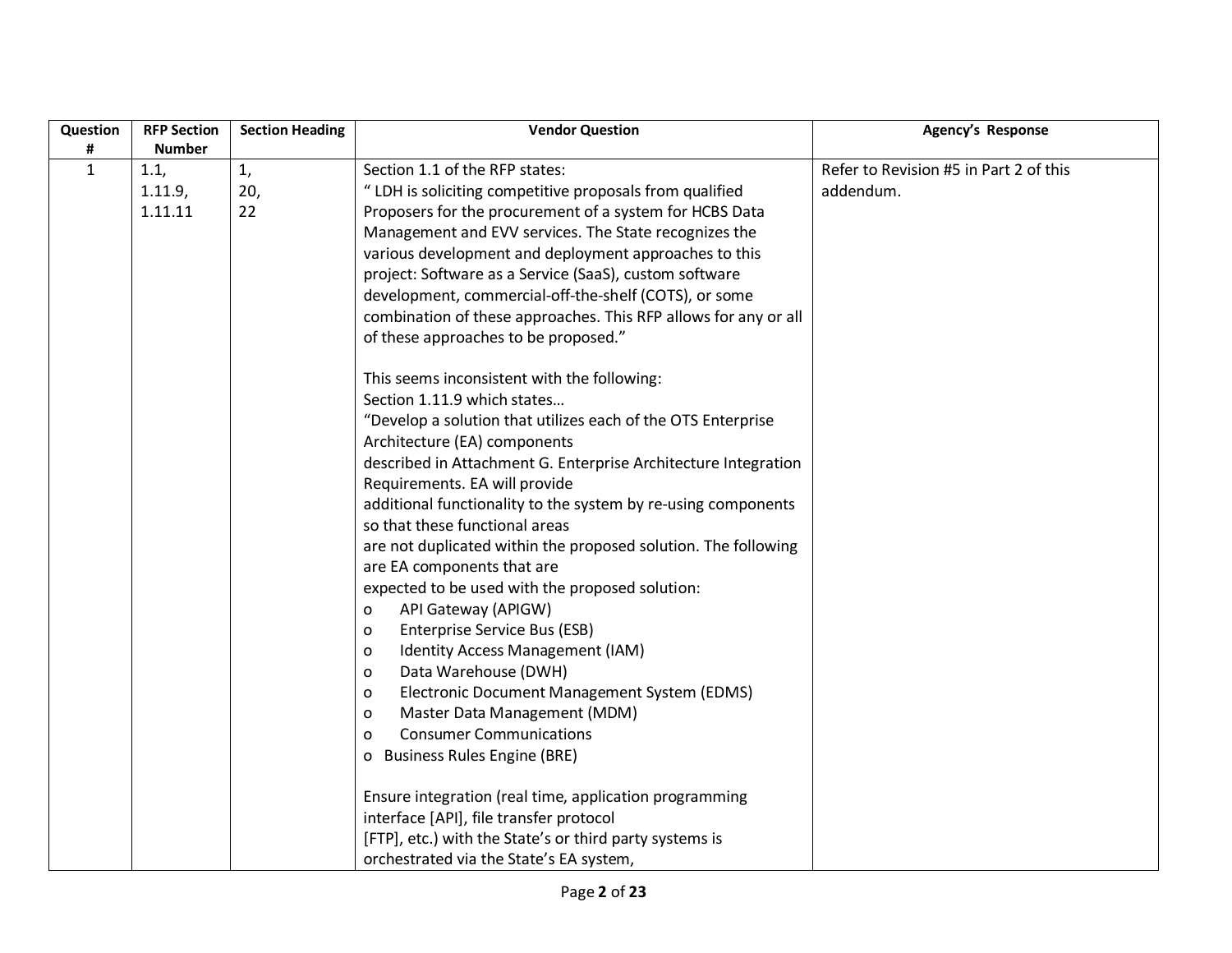| Question       | <b>RFP Section</b> | <b>Section Heading</b> | <b>Vendor Question</b>                                                                                 | Agency's Response                                 |
|----------------|--------------------|------------------------|--------------------------------------------------------------------------------------------------------|---------------------------------------------------|
| #              | <b>Number</b>      |                        | unless agreed to by both parties in any ensuing contract                                               |                                                   |
|                |                    |                        |                                                                                                        |                                                   |
|                |                    |                        | and Section 1.1.11 which states                                                                        |                                                   |
|                |                    |                        | Proposer shall clearly outline the solution's technical approach                                       |                                                   |
|                |                    |                        | as it relates to a service oriented                                                                    |                                                   |
|                |                    |                        | architecture. Details should include a description of capability                                       |                                                   |
|                |                    |                        | and potential strategy for integration with                                                            |                                                   |
|                |                    |                        | future LDH wide enterprise components as they are                                                      |                                                   |
|                |                    |                        | established, specifically making use of an enterprise                                                  |                                                   |
|                |                    |                        | service bus for managing touch points with other systems,<br>integration with a master data management |                                                   |
|                |                    |                        | solution and flexibility to utilize a single identity and access                                       |                                                   |
|                |                    |                        | management solution. The Proposer shall                                                                |                                                   |
|                |                    |                        | clearly identify any systems or portions of systems outlined in                                        |                                                   |
|                |                    |                        | the proposal which are considered to be                                                                |                                                   |
|                |                    |                        | proprietary in nature.                                                                                 |                                                   |
|                |                    |                        |                                                                                                        |                                                   |
|                |                    |                        | Does a proprietary, self-contained, remotely hosted SaaS                                               |                                                   |
|                |                    |                        | solution have to utilize the State's EA components?                                                    |                                                   |
| $\overline{2}$ | N/A                | N/A                    | If the answer to Question 1 is yes, please specify how the state                                       | See response to Question 1.                       |
|                |                    |                        | expects a self-contained, remotely hosted system to be                                                 |                                                   |
|                |                    |                        | integrated with the current Enterprise solution and future<br>solutions?                               |                                                   |
| $\overline{3}$ | N/A                | N/A                    | Does a proprietary, self-contained, remotely hosted SaaS                                               | See response to Question 1.                       |
|                |                    |                        | solution have to utilize the State's EA - Attachment G?                                                |                                                   |
| 4              | N/A                | N/A                    | If the answer to Question 3 is yes, please specify how the state                                       | See response to Question 1.                       |
|                |                    |                        | expects a self-contained, remotely hosted system to be                                                 |                                                   |
|                |                    |                        | integrated with the Enterprise solution? Which requirements                                            |                                                   |
|                |                    |                        | in Appendix G are mandatory for SaaS ?                                                                 |                                                   |
| 5              | N/A                | N/A                    | What is the required timeframe for processing services,                                                | The required timeframe for processing             |
|                |                    |                        | identifying which services should be blocked for payment, and                                          | services, identifying services blocked for        |
|                |                    |                        | returning them to the Service Provider and/or Support                                                  | payment and returning them to the service         |
|                |                    |                        | Coordination Providers within the system?                                                              | provider and/or support coordination              |
|                |                    |                        |                                                                                                        | providers within in the system is daily. In order |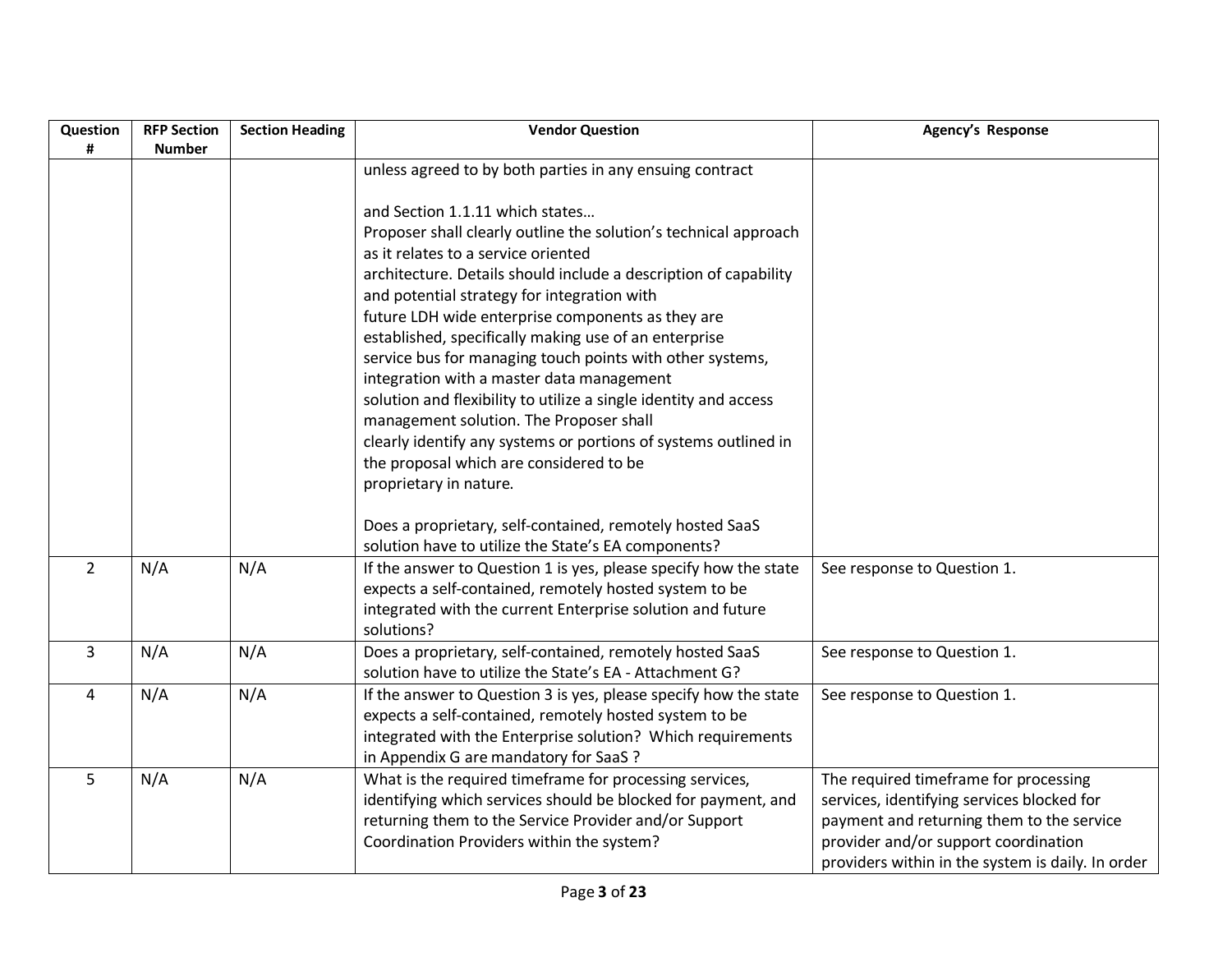| Question       | <b>RFP Section</b> | <b>Section Heading</b> | <b>Vendor Question</b>                                                                                                                                                                                                                                                                                                            | <b>Agency's Response</b>                                                                                                                                                                                                                                                                                                                                                                                                              |
|----------------|--------------------|------------------------|-----------------------------------------------------------------------------------------------------------------------------------------------------------------------------------------------------------------------------------------------------------------------------------------------------------------------------------|---------------------------------------------------------------------------------------------------------------------------------------------------------------------------------------------------------------------------------------------------------------------------------------------------------------------------------------------------------------------------------------------------------------------------------------|
| #              | <b>Number</b>      |                        |                                                                                                                                                                                                                                                                                                                                   |                                                                                                                                                                                                                                                                                                                                                                                                                                       |
|                |                    |                        |                                                                                                                                                                                                                                                                                                                                   | to provide a daily update of units released for<br>billing, the Contractor must have processed<br>the services per the RFP requirements,<br>including but not limited to Section 2.1.2<br>General Prior Authorization bullet 6, "Ensure<br>updated Prior Authorization data is available<br>to providers on a daily basis, including units<br>delivered, released for billing, paid, and Units<br>remaining per Prior Authorization". |
| 6              | N/A                | N/A                    | Is the system required to reconsider services on an ongoing<br>basis against overlaps with additional reported services by<br>other providers and to recheck changed records against LDH<br>business rules and policies? If so how often must the services<br>be reconsidered and is the lookback period as long as two<br>years? | Yes, the system is required to re-review<br>services on an ongoing basis as services are<br>entered or modified in the system. There is<br>no limit on the retrospective review period. All<br>services must be processed according to the<br>requirements in effect at the time of service<br>delivery.                                                                                                                              |
| $\overline{7}$ | N/A                | N/A                    | How will the Prior Authorizations be issued for OAAS if an<br>OAAS ePOC is not being developed by the vendor? Is there<br>another ePOC system that the vendor is expected to interact<br>with or will the vendor be responsible for reviewing and<br>processing paper documents?                                                  | An external ePOC system, OPTS, will provide<br>the PA information for OAAS Waiver and LT-<br>PCS plans of care. Refer to Revision #1 in Part<br>2 of this addendum.                                                                                                                                                                                                                                                                   |
| 8              | N/A                | N/A                    | Will the vendor be expected to review and process paper<br>documentation in order to issue or change Prior Authorizations<br>or Waiver segments? If so what documentation and business<br>rules should the vendor be expected to know and utilize in this<br>process?                                                             | Yes. RFP Section 2.1 PRIOR AUTHORIZATION<br>SERVICES and Exhibit 1, "Business Rules for<br>HCBS Currently Addressed in the Prior and Post<br>Authorization Process" provide the rules for<br>issuing prior authorizations and post<br>authorization. Any clarification of the rules will<br>be provided to the successful Proposer.                                                                                                   |
| 9              | N/A                | N/A                    | The state must currently file quarterly NVRA Activity Reports.<br>Is the NVRA process part of the RFP? If is so, what are the<br>policies and procedures in reference to the work expected of<br>the contractor?                                                                                                                  | Refer to Revisions #2 and #3 in Part 2 of this<br>addendum.                                                                                                                                                                                                                                                                                                                                                                           |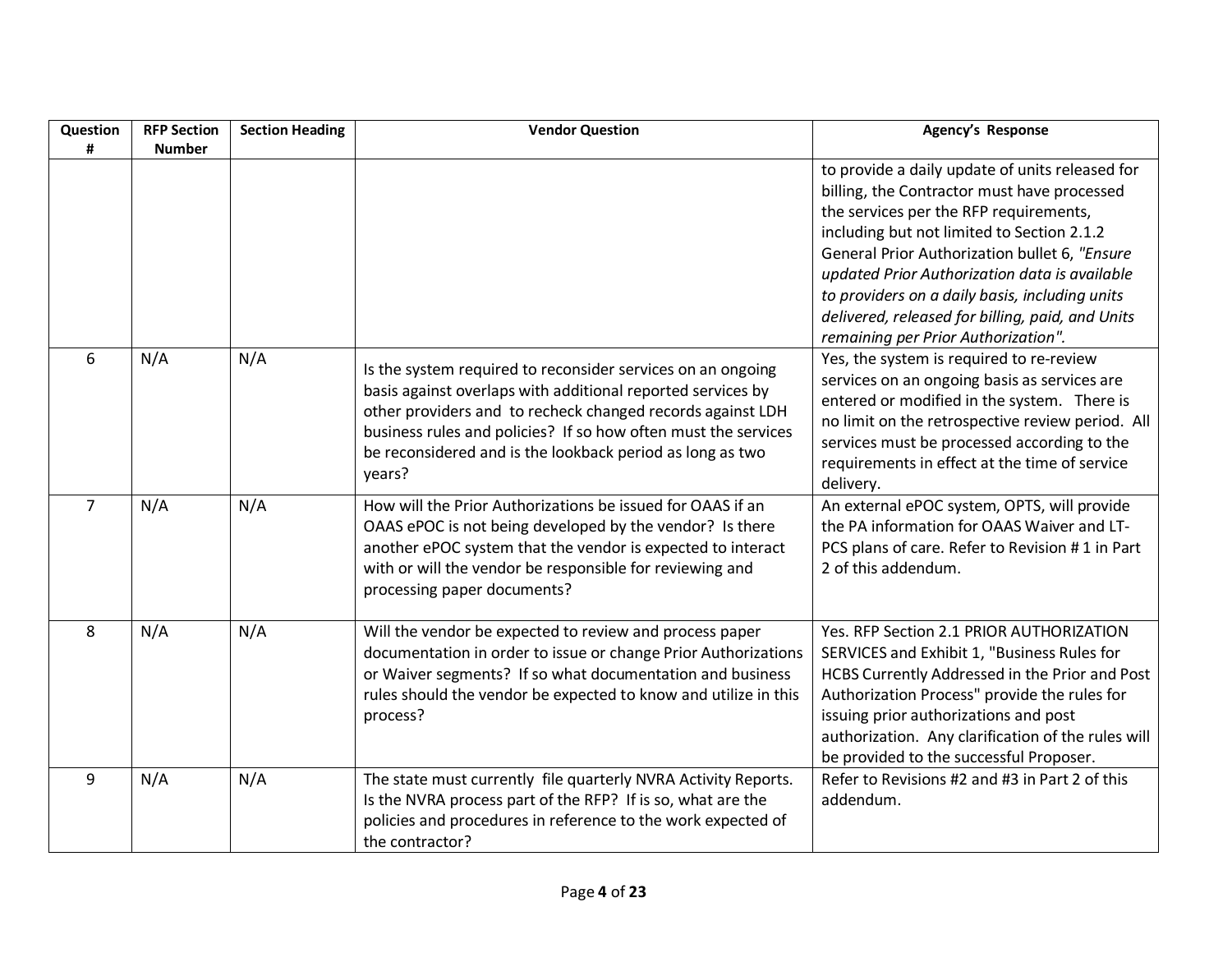| Question | <b>RFP Section</b>   | <b>Section Heading</b> | <b>Vendor Question</b>                                                                                                                                                                      | <b>Agency's Response</b>                                                                                                                                                                                                                                                                                                                                                                                                                                                                                                                                                                                                        |
|----------|----------------------|------------------------|---------------------------------------------------------------------------------------------------------------------------------------------------------------------------------------------|---------------------------------------------------------------------------------------------------------------------------------------------------------------------------------------------------------------------------------------------------------------------------------------------------------------------------------------------------------------------------------------------------------------------------------------------------------------------------------------------------------------------------------------------------------------------------------------------------------------------------------|
| #<br>10  | <b>Number</b><br>N/A | N/A                    | What are the policies and procedures regarding the DOJ SMI<br>agreement in reference to the work expected of the<br>contractor?                                                             | The DOJ SMI agreement is identified as "My<br>Choice" in the RFP and is located in Section<br>2.3.4 "MFP Transition/Enrollment Process".<br>Please refer to Section 2.3.4.1, "Contractor<br>Responsibilities", bullets 7 and 8, for My<br>Choice responsibilities. Also refer to<br>Attachment P, "Reporting" for the My Choice<br>Program report required as a deliverable.<br>The State's policies and procedures for My<br>Choice do not address Contractor                                                                                                                                                                  |
| 11       | N/A                  | N/A                    | Must the State, LGE's, Service Agencies, Support Coordination<br>Agencies, and the Attorney General's Office have real-time<br>access to service level information including geo-locations? | requirements.<br>Yes. Section 2.6 of the RFP states "Provides<br>users real-time access to service data in the<br>system." Service data includes geo location.                                                                                                                                                                                                                                                                                                                                                                                                                                                                  |
| 12       | N/A                  | N/A                    | Will MCOs require access to their recipient information<br>including the associated support coordination agency and the<br>current assigned support coordinator?                            | RFP Section 2.6.1 EVV DATA INTEGRATOR<br>REQUIREMENTS states the following:<br>For service providers who are contracted with<br>one of the MCOs, the Contractor shall provide<br>a response file to each MCO detailing their<br>providers' compliance with EVV. The<br>Contractor shall allow MCO staff access to the<br>EVV system to facilitate their care coordination<br>and program integrity activities;<br>The RFP does not require MCOs to have access<br>to the Support Coordination Agency or Support<br>Coordinator for their recipients. However,<br>policy would not prohibit the MCOs from<br>having such access. |
| 13       | N/A                  | N/A                    | Will MCOs require access to the service audit report within the<br>system for EPSDT recipients that they authorize?                                                                         | Yes.                                                                                                                                                                                                                                                                                                                                                                                                                                                                                                                                                                                                                            |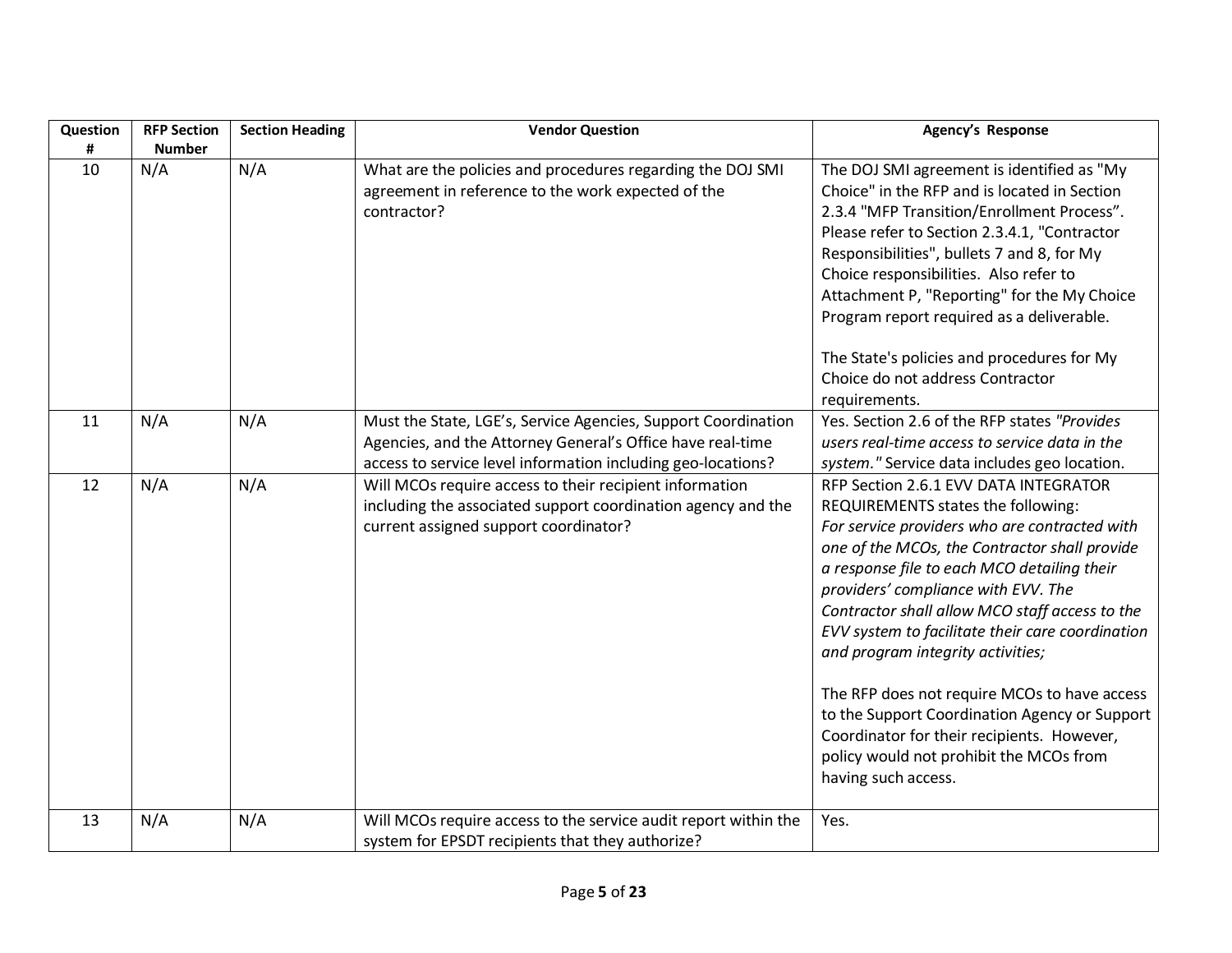| Question | <b>RFP Section</b> | <b>Section Heading</b> | <b>Vendor Question</b>                                                         | Agency's Response                                 |
|----------|--------------------|------------------------|--------------------------------------------------------------------------------|---------------------------------------------------|
| #        | <b>Number</b>      |                        |                                                                                |                                                   |
| 14       | 2.6                | $Q/A$ #77 and          | To ensure that all bidder base pricing is on the same                          | Per Exhibit 36, as of 7/2/2021 there were 74      |
|          |                    | 2.6                    | assumptions, please supply numbers of current state staff                      | LDH staff and LDH contractor staff utilizing the  |
|          |                    |                        | providing the services listed in Section 2.6 of the RFP.                       | EVV system for clock in and clock out. Of that    |
|          |                    |                        |                                                                                | number, 8 are LDH staff.                          |
| 15       | 1.11.2             | $Q/A$ Part 2 #3,       | Q/A Part 2, #3 - Prior and Post Auth/Request for Service                       | Section 1.11.9, the Approach and Methodology      |
|          |                    | RFP 1.11.2             | Registry/Data Management/EVV/Chisholm were previously                          | section of the proposal should elicit a high      |
|          |                    |                        | topics of their own but are now sub-topics of the Project Work                 | level approach and responses with sufficient      |
|          |                    |                        | Plan.                                                                          | detail to satisfy evaluators that the Proposer    |
|          |                    |                        |                                                                                | has the appropriate experience, knowledge         |
|          |                    |                        | Is it LDH's intention for these topics to be addressed only as                 | and qualifications to perform all deliverables of |
|          |                    |                        | part of the project work plan section or should they be                        | the scope of work described in Section 2.0.       |
|          |                    |                        | separate sections in the Approach and Methodology section?                     |                                                   |
|          |                    |                        |                                                                                | Section 1.11.11, Project Work Plan, shall more    |
|          |                    |                        |                                                                                | specifically address the proposer's approach in   |
|          |                    |                        |                                                                                | providing each of the sub-bulleted deliverables   |
|          |                    |                        |                                                                                | of the scope of work listed in Addendum 8, #3,    |
|          |                    |                        |                                                                                | Section 1.11.2 Table of Contents, including, but  |
|          |                    |                        |                                                                                | not limited to, the five (5) sub-bulleted         |
|          |                    |                        |                                                                                | services mentioned in this Q/A. Section           |
|          |                    |                        |                                                                                | 1.11.11 provides the requirements and details     |
|          |                    |                        |                                                                                | to be included by the Proposer in the Project     |
|          |                    |                        |                                                                                | Work Plan for the sub-bulleted services.          |
| 16       | 1.1.11             | Q/A Part 2 #5,         | Q/A Part 2, #5 strikes the requirement for a work plan in RFP                  | Yes. A Project Work Plan is a required            |
|          |                    | RFP 1.1.11             | Section 1.11.9, however RFP Section 1.11.11 and the                            | component of the proposal response as             |
|          |                    |                        | evaluation table (Q/A Part 2, #14) still require a work plan.                  | indicated in Section 1.11.11, Project Work        |
|          |                    |                        |                                                                                | Plan.                                             |
|          |                    |                        | Please confirm if it is LDH's intent for bidders to include a work             |                                                   |
|          |                    |                        | plan in the proposal.                                                          |                                                   |
| 17       | 2.11               | Q/A Part 2,            | Section 2.11 Outsourcing of Key Internal Controls:                             | Yes, the HITRUST audit may be submitted in        |
|          |                    | #19, Sec. 2.11         |                                                                                | lieu of the SSAE 18 SOC 1 1/2 audit. Refer to     |
|          |                    |                        | Can the HITRUST audit be submitted in lieu of the SSAE 18 SOC<br>$11/2$ audit? | Revision #7 in Part 2 of this addendum.           |
| 18       | 1.11.8             | <b>RFP Section</b>     | Project Manager - must be based in Baton Rouge, Louisiana                      | No.                                               |
|          |                    | 1.11.8                 | and allocated 100% of time to the HCBS Data Management and                     |                                                   |
|          |                    |                        |                                                                                |                                                   |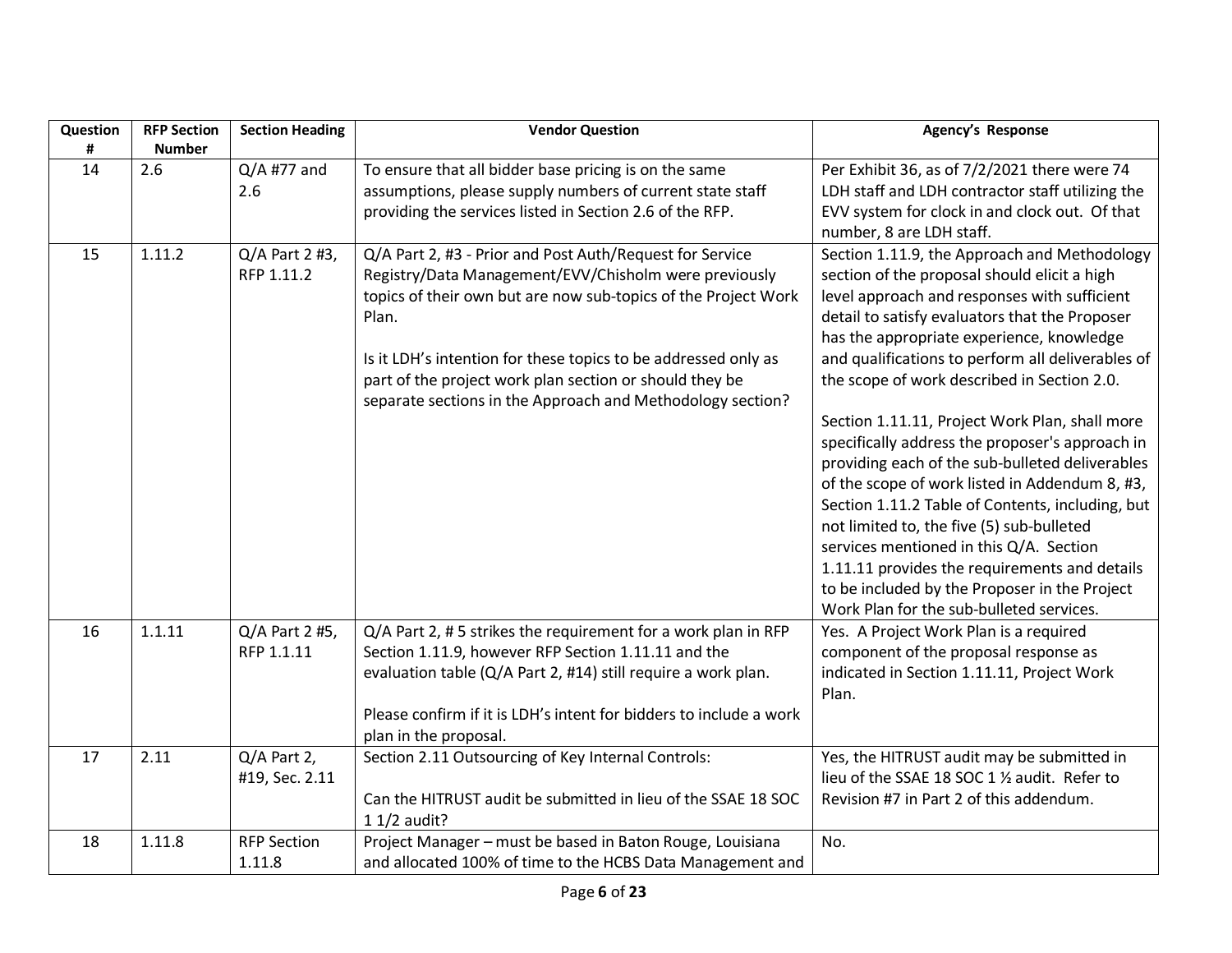| Question | <b>RFP Section</b> | <b>Section Heading</b> | <b>Vendor Question</b>                                            | <b>Agency's Response</b>                        |
|----------|--------------------|------------------------|-------------------------------------------------------------------|-------------------------------------------------|
| #        | <b>Number</b>      |                        |                                                                   |                                                 |
|          |                    |                        | EVV contract.                                                     |                                                 |
|          |                    |                        |                                                                   |                                                 |
|          |                    |                        | If the vendor has a track record of providing successful support  |                                                 |
|          |                    |                        | for other similar projects without a local Project Manager,       |                                                 |
|          |                    |                        | would the state consider removing this requirement?               |                                                 |
| 19       | 2.7.5              | <b>RFP Section</b>     | LOCAL OFFICE The Contractor shall establish and maintain a        | No.                                             |
|          |                    | 2.7.5                  | local office in Baton Rouge, Louisiana. This office must have the |                                                 |
|          |                    |                        | ability to accommodate in-person provider trainings including     |                                                 |
|          |                    |                        | seating and computer workstations for at least fifteen (15)       |                                                 |
|          |                    |                        | individuals.                                                      |                                                 |
|          |                    |                        |                                                                   |                                                 |
|          |                    |                        | If the vendor has a track record of providing successful support  |                                                 |
|          |                    |                        | for other similar projects without having a local office, would   |                                                 |
|          |                    |                        | the state consider removing this requirement?                     |                                                 |
| 20       | N/A                | Attachment C,          | Item 12: All non-third-party software and source code, records,   | At termination of any contract resulting from   |
|          |                    | Sample                 | reports, documents and other material delivered or                | this RFP that includes SaaS, the State will not |
|          |                    | Contract               | transmitted to Contractor by State shall remain the property      | retain ownership of source code on SaaS         |
|          |                    |                        | of State, and shall be returned by Contractor to State, at        | platforms.                                      |
|          |                    |                        | Contractor's expense, at termination or expiration of this        |                                                 |
|          |                    |                        | contract. All non-third-party software and source code,           |                                                 |
|          |                    |                        | records, reports, documents, or other material related to this    |                                                 |
|          |                    |                        | contract and/or obtained or prepared by Contractor in             |                                                 |
|          |                    |                        | connection with the performance of the services contracted        |                                                 |
|          |                    |                        | for herein shall become the property of State, and shall be       |                                                 |
|          |                    |                        | returned by Contractor to State, at Contractor's expense, at      |                                                 |
|          |                    |                        | termination or expiration of this contract.                       |                                                 |
|          |                    |                        | This item requires a vendor to transition to LDH all source       |                                                 |
|          |                    |                        | code, records, reports, documents, and other material             |                                                 |
|          |                    |                        | delivered or transmitted to the Contractor by state. This         |                                                 |
|          |                    |                        | requirement is indicative of a custom build enterprise solution   |                                                 |
|          |                    |                        | and not of a SaaS model where a vendor brings a pre-built         |                                                 |
|          |                    |                        | solution and makes modifications as needed. The source code,      |                                                 |
|          |                    |                        | applications, and domain names are intellectual property in       |                                                 |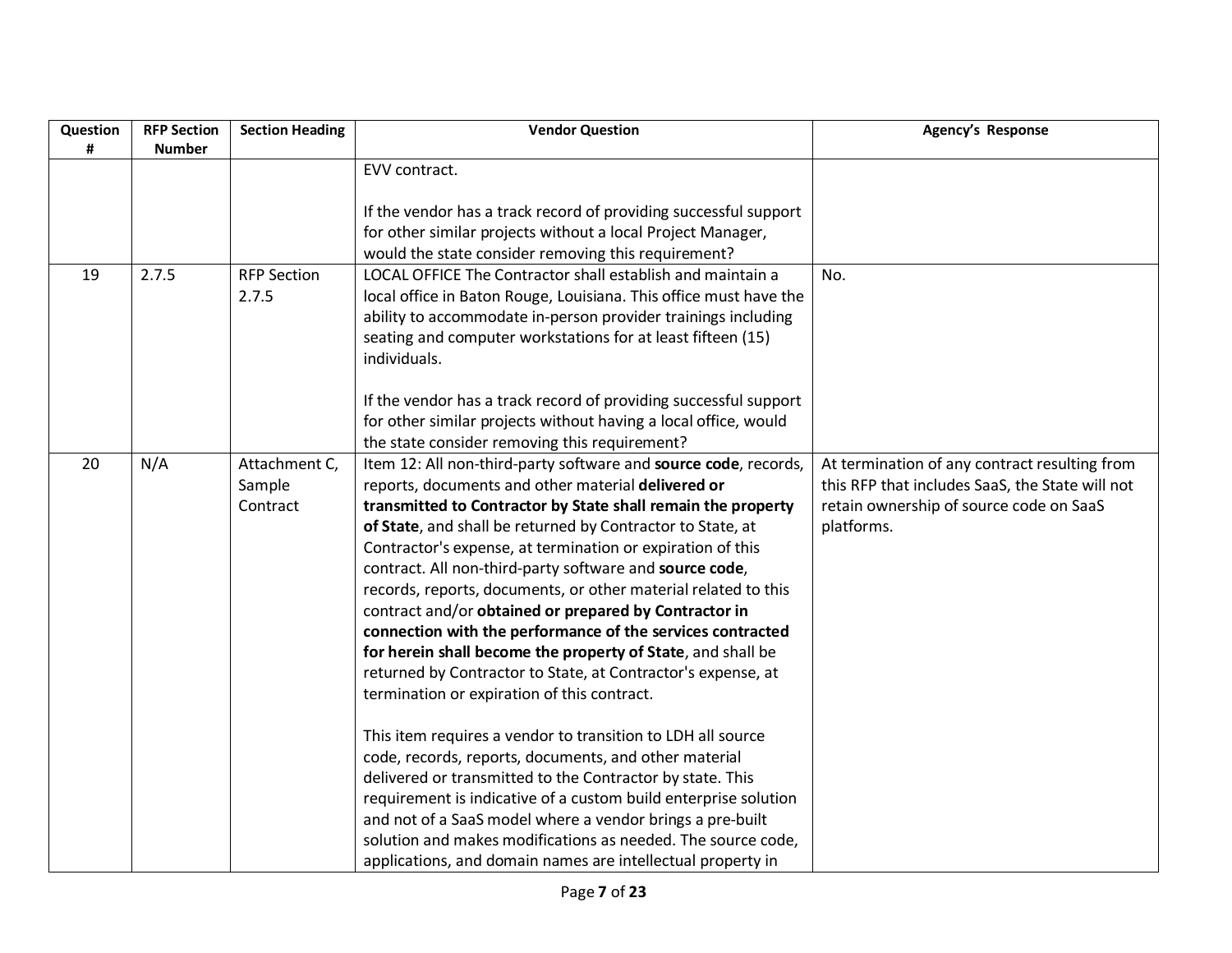| Question<br># | <b>RFP Section</b><br><b>Number</b> | <b>Section Heading</b>                                                                                          | <b>Vendor Question</b>                                                                                                                                                                                                                                                                                                                                                                          | Agency's Response                                                                                                                                                                                                                                                                         |
|---------------|-------------------------------------|-----------------------------------------------------------------------------------------------------------------|-------------------------------------------------------------------------------------------------------------------------------------------------------------------------------------------------------------------------------------------------------------------------------------------------------------------------------------------------------------------------------------------------|-------------------------------------------------------------------------------------------------------------------------------------------------------------------------------------------------------------------------------------------------------------------------------------------|
|               |                                     |                                                                                                                 | which the system is built and applies to other clients.                                                                                                                                                                                                                                                                                                                                         |                                                                                                                                                                                                                                                                                           |
|               |                                     |                                                                                                                 | Will LDH confirm that, at termination of contract, the state will<br>not retain ownership of source code on SaaS platforms, which<br>may be deployed with other states, agencies, and clients?                                                                                                                                                                                                  |                                                                                                                                                                                                                                                                                           |
| 21            | N/A                                 | Exhibit 36                                                                                                      | Participants:<br>In Exhibit 36 Major Record/Data Counts, the state provides<br>participant counts per program. There are 31,230 members<br>listed, plus another 53,673 noted as not currently receiving<br>EVV, but who will be beginning EVV during the awarded<br>contract.                                                                                                                   | The Proposer should consider all "active"<br>participants listed in Exhibit 36 except for<br><b>EPSDT Case Management Participants - active</b><br>as an estimate of participants receiving EVV,<br>which totals 83,926 participants.                                                     |
|               |                                     |                                                                                                                 | In order for bidders to propose the best price, can the state<br>verify if bidders should estimate 31,230 or 84,903 participants<br>receiving EVV during this contract?<br>In this case, we are referring to "participants" as members who                                                                                                                                                      | The Proposer should also consider the<br>participants listed in Exhibit 41 for CY20 for<br>Home Health Care Services as an estimate of<br>recipients (based on calendar year 2020) who<br>will receive EVV, which totals 8,949. Some of<br>the participants for Home Health Care Services |
|               |                                     |                                                                                                                 | have authorization for personal care services and home health<br>services, who will be a part of this project.                                                                                                                                                                                                                                                                                  | may receive more than one service. LDH<br>cannot provide how many participants<br>received more than one Home Health Care<br>service.                                                                                                                                                     |
|               |                                     |                                                                                                                 |                                                                                                                                                                                                                                                                                                                                                                                                 | Please refer to Section 2.6 Electronic Visit<br>Verification of the RFP for services that will<br>utilize the EVV system.                                                                                                                                                                 |
| 22            | N/A                                 | Addendum 8 -<br>20.RFP<br><b>ATTACHMENT</b><br>X: SERVICE<br><b>LEVEL</b><br><b>AGREEMENTS -</b><br>1.0. SYSTEM | 1.0 System Uptime - Definition - Users shall be able to access<br>the System twenty-four (24) hours a day, seven (7) days a<br>week, at a monthly uptime of 99.5%, with the exception of<br>planned downtime due to system upgrades or routine<br>maintenance. All planned downtime shall be communicated<br>and agreed to by LDH.<br>4.1 #4- The Contractor's system must have a monthly daily | System uptime requirement is daily. Refer to<br>Revision #4 in Part 2 of this addendum.                                                                                                                                                                                                   |
|               |                                     | <b>UPTIME</b><br>and 21. Section                                                                                | uptime of ninety-nine and five-tenths percent (99.5%) or<br>greater, 24/7/365, with the exception of planned downtime                                                                                                                                                                                                                                                                           |                                                                                                                                                                                                                                                                                           |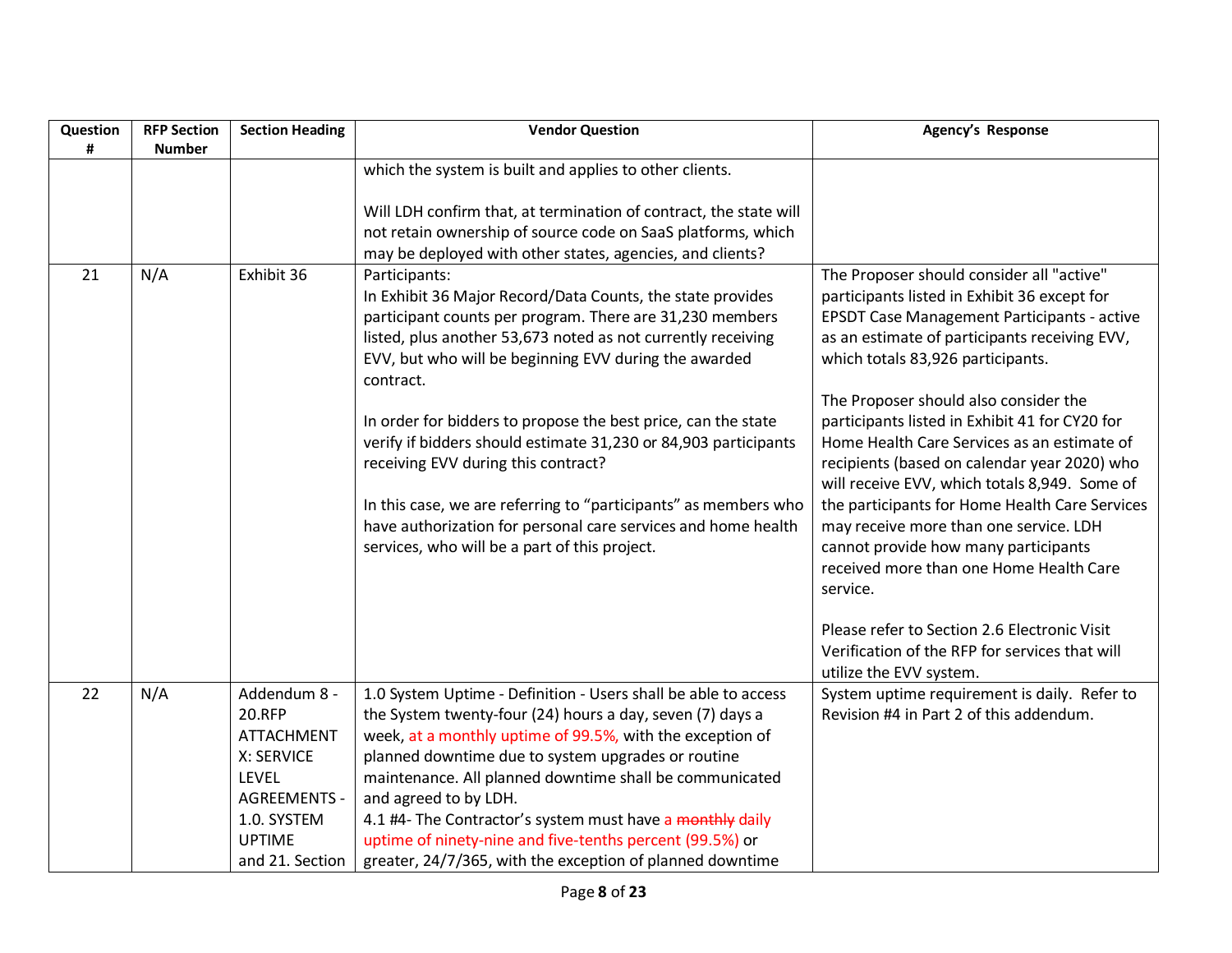| Question | <b>RFP Section</b> | <b>Section Heading</b>                                                                       | <b>Vendor Question</b>                                                                                                                                                                                                                                                                                                                                                                                                                                                                                    | Agency's Response                                                                                                      |
|----------|--------------------|----------------------------------------------------------------------------------------------|-----------------------------------------------------------------------------------------------------------------------------------------------------------------------------------------------------------------------------------------------------------------------------------------------------------------------------------------------------------------------------------------------------------------------------------------------------------------------------------------------------------|------------------------------------------------------------------------------------------------------------------------|
| #        | <b>Number</b>      | 4.1<br>PERFORMANCE<br><b>STANDARDS</b><br><b>AND</b><br>LIQUIDATED<br><b>DAMAGES</b>         | due to system upgrades or routine maintenance. All planned<br>downtime shall be communicated and agreed to by LDH.<br>Downtime must not exceed eight (8) hours per scheduled<br>event, unless agreed upon by LDH. The Contractor shall supply<br>a monthly daily system uptime report to LDH on a monthly<br>basis.                                                                                                                                                                                       |                                                                                                                        |
|          |                    |                                                                                              | The SLA section and Performance Standard sections contradict<br>each other, is the system uptime requirement "a monthly<br>uptime of 99.5%" or "a daily uptime of 99.5%"?                                                                                                                                                                                                                                                                                                                                 |                                                                                                                        |
| 23       | 4.1                | Section 4.1<br>PERFORMANCE<br><b>STANDARDS</b><br><b>AND</b><br>LIQUIDATED<br><b>DAMAGES</b> | 4.1 #4- The Contractor's system must have a monthly daily<br>uptime of ninety-nine and five-tenths percent (99.5%) or<br>greater, 24/7/365, with the exception of planned downtime<br>due to system upgrades or routine maintenance. All planned<br>downtime shall be communicated and agreed to by LDH.<br>Downtime must not exceed eight (8) hours per scheduled<br>event, unless agreed upon by LDH. The Contractor shall supply<br>a monthly daily system uptime report to LDH on a monthly<br>basis. | No.                                                                                                                    |
|          |                    |                                                                                              | The SLA as modified only allows for 7.2 minutes of downtime a<br>day, ensuring that virtually any outage will cause an SLA miss.<br>The penalties could theoretically accumulate 30x more<br>frequently (daily vs monthly). Will LDH please consider<br>changing the SLA back to monthly?                                                                                                                                                                                                                 |                                                                                                                        |
| 24       | 1.5                | 1.5. TERM OF<br><b>CONTRACT</b>                                                              | LDH reserves the right to contract for up to thirty-six (36)<br>months with the concurrence of the Contractor and all<br>appropriate approvals.<br>Please explain any circumstances that would lead to the initial                                                                                                                                                                                                                                                                                        | See section 1.38 of the RFP, which provides<br>termination for cause, convenience, and non-<br>appropriation of funds. |
|          |                    |                                                                                              | contract being for less than the full 36-month base period?                                                                                                                                                                                                                                                                                                                                                                                                                                               |                                                                                                                        |
| 25       | N/A                | Addendum 8,<br>Rev. 3                                                                        | Project Work Plan<br>• Prior and Post Authorization<br>• Request for Services Registry                                                                                                                                                                                                                                                                                                                                                                                                                    | See response to Question 15.                                                                                           |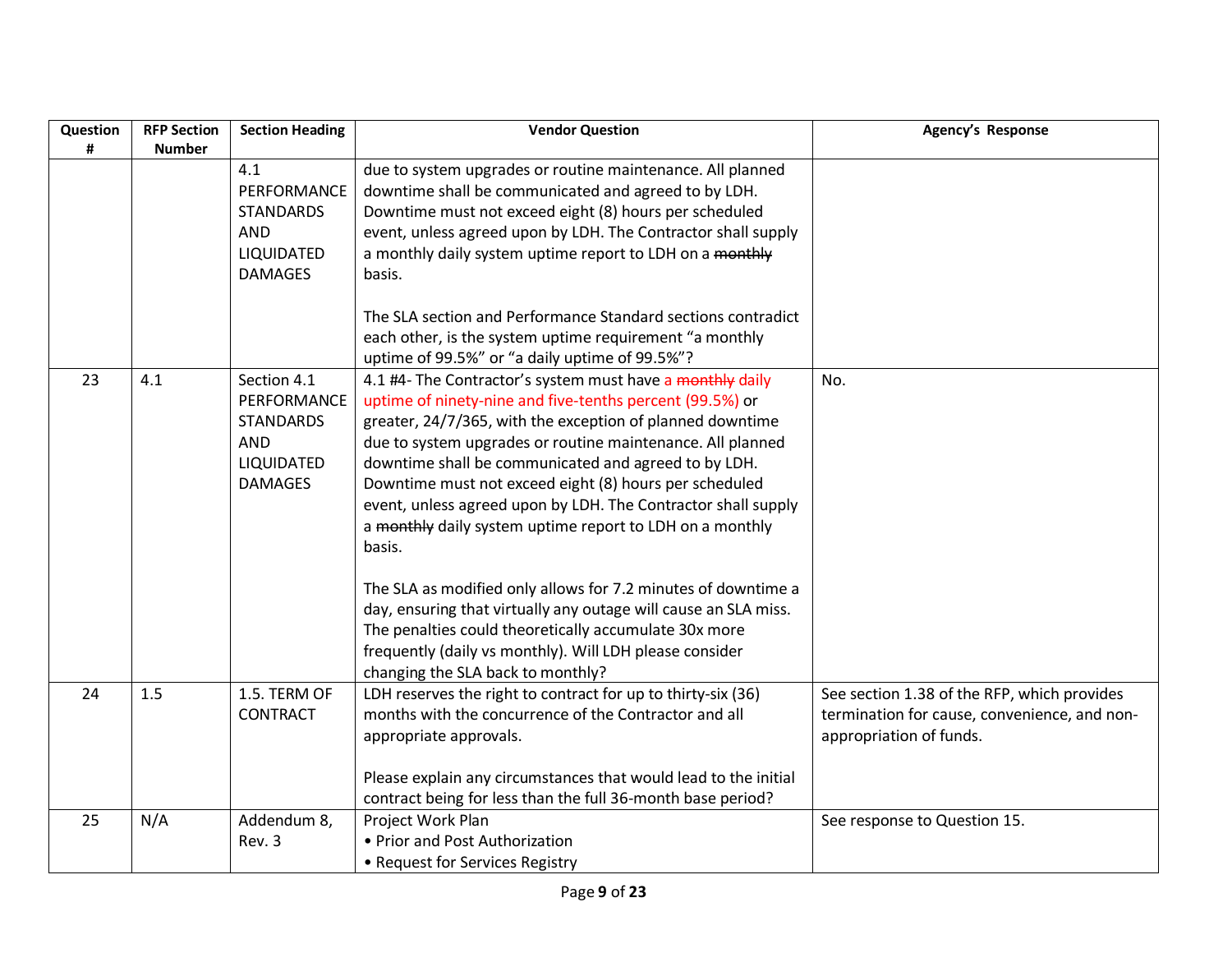| Question | <b>RFP Section</b> | <b>Section Heading</b>           | <b>Vendor Question</b>                                                                                                                                                                                                                                                                                                                                                                                                                                                                                                                                                                                                                                                                                                                                                                                                                                                                                                                                                                                                              | <b>Agency's Response</b>                                                                                     |
|----------|--------------------|----------------------------------|-------------------------------------------------------------------------------------------------------------------------------------------------------------------------------------------------------------------------------------------------------------------------------------------------------------------------------------------------------------------------------------------------------------------------------------------------------------------------------------------------------------------------------------------------------------------------------------------------------------------------------------------------------------------------------------------------------------------------------------------------------------------------------------------------------------------------------------------------------------------------------------------------------------------------------------------------------------------------------------------------------------------------------------|--------------------------------------------------------------------------------------------------------------|
| #        | <b>Number</b>      |                                  |                                                                                                                                                                                                                                                                                                                                                                                                                                                                                                                                                                                                                                                                                                                                                                                                                                                                                                                                                                                                                                     |                                                                                                              |
|          |                    |                                  | • Data Management                                                                                                                                                                                                                                                                                                                                                                                                                                                                                                                                                                                                                                                                                                                                                                                                                                                                                                                                                                                                                   |                                                                                                              |
|          |                    |                                  | • Electronic Visit Verification                                                                                                                                                                                                                                                                                                                                                                                                                                                                                                                                                                                                                                                                                                                                                                                                                                                                                                                                                                                                     |                                                                                                              |
|          |                    |                                  | • Chisholm Class and Case Management                                                                                                                                                                                                                                                                                                                                                                                                                                                                                                                                                                                                                                                                                                                                                                                                                                                                                                                                                                                                |                                                                                                              |
|          |                    |                                  | Will LDH please confirm that these five bullets are only to be<br>addressed under the PWP section and not under Approach and<br><b>Methodology Section?</b>                                                                                                                                                                                                                                                                                                                                                                                                                                                                                                                                                                                                                                                                                                                                                                                                                                                                         |                                                                                                              |
| 26       | N/A                | Addendum 8,<br>Q85 and Rev<br>15 | Q: The RFP indicates in section 1.11.9 that contractors are to<br>develop a solution that uses the OTS Enterprise Architecture<br>(EA) components including Consumer Communications, and<br>there are numerous requirements within RFP section 2 stating<br>that the contractor will be responsible for mailing certain<br>documentation. If the Consumer Communications component<br>is fully integrated into the State's Enterprise Print Center for<br>print and mail fulfillment as stated within the RFP, please<br>clarify whether the contractor is expected to generate<br>documents / reports and send them to the Enterprise Print<br>Center (via the Consumer Communications component) for<br>print / mail fulfillment or if the contractor is expected to<br>provide print / mail services separately.<br>A: The Contractor will be responsible for printing and mailing<br>such documentation specified in the RFP.<br>Can LDH please provide a list of the forms that a vendor will<br>need to scan, print and mail? | Refer to Exhibit 42, Mailings Required by<br>Contractor for types of mailings and the<br>average page count. |
|          |                    |                                  | See other individual questions below regarding this same<br>reference.                                                                                                                                                                                                                                                                                                                                                                                                                                                                                                                                                                                                                                                                                                                                                                                                                                                                                                                                                              |                                                                                                              |
| 27       | N/A                | Addendum 8,<br>Q85 and Rev       | Same as Above                                                                                                                                                                                                                                                                                                                                                                                                                                                                                                                                                                                                                                                                                                                                                                                                                                                                                                                                                                                                                       | Yes. LDH will provide the templates for the<br>Contractor to use.                                            |
|          |                    | 15                               | Does LDH provide the print templates, so that no staff is<br>needed from vendor to compose/create the forms?                                                                                                                                                                                                                                                                                                                                                                                                                                                                                                                                                                                                                                                                                                                                                                                                                                                                                                                        |                                                                                                              |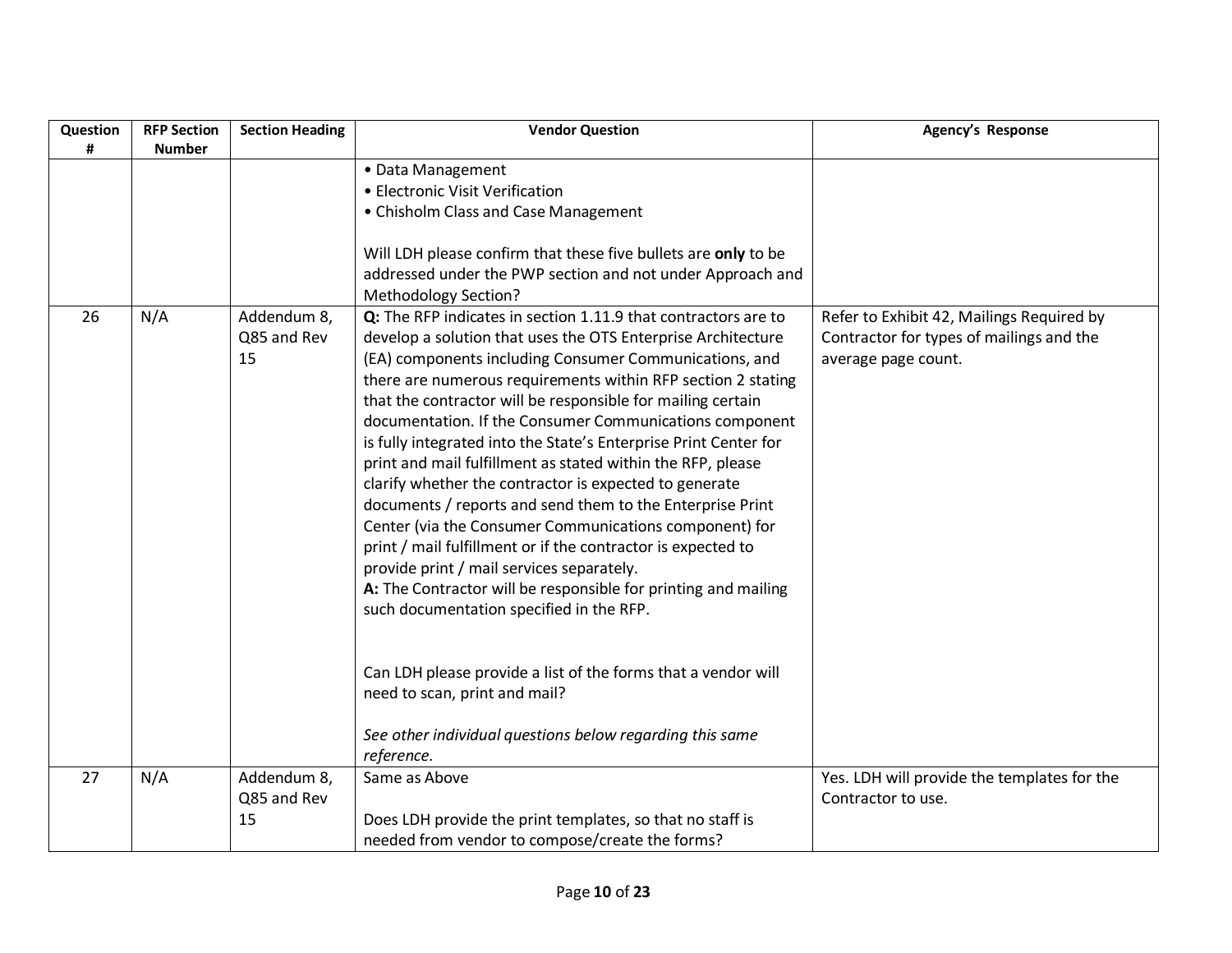| Question | <b>RFP Section</b> | <b>Section Heading</b> | <b>Vendor Question</b>                                                                                                        | <b>Agency's Response</b>                                                          |
|----------|--------------------|------------------------|-------------------------------------------------------------------------------------------------------------------------------|-----------------------------------------------------------------------------------|
| #        | <b>Number</b>      |                        |                                                                                                                               |                                                                                   |
| 28       | N/A                | Addendum 8,            | Same as Above                                                                                                                 | Refer to Exhibit 42, Mailings Required by                                         |
|          |                    | Q85 and Rev            |                                                                                                                               | Contractor for types of mailings and the                                          |
|          |                    | 15                     | What is average page count of the mailings that will be                                                                       | average page count.                                                               |
|          |                    |                        | required by the State?                                                                                                        |                                                                                   |
| 29       | 2.8                | 2.8 Technical          | Unless explicitly stated to the contrary, the Contractor is                                                                   | Agreed. The Contractor is not required to pay a                                   |
|          |                    | Requirements           | responsible for all expenses required to obtain access to LDH                                                                 | fee to LDH for access of its systems. However,                                    |
|          |                    |                        | systems or resources which are relevant to successful                                                                         | to the extent that the systems of the                                             |
|          |                    |                        | completion of the requirements of this RFP. The Contractor is                                                                 | Contractor and LDH are incompatible for any                                       |
|          |                    |                        | also responsible for expenses required for LDH to obtain access                                                               | reason, and not accounted for in the budget as                                    |
|          |                    |                        | to the Contractor's systems or resources which are relevant to                                                                | proposed by the Contractor to cover such                                          |
|          |                    |                        | the successful completion of the requirements of this RFP.                                                                    | expenses, the Contractor will be responsible                                      |
|          |                    |                        | Such expenses are inclusive of hardware, software, network                                                                    | for all other out of pocket costs necessary to                                    |
|          |                    |                        | infrastructure and any licensing costs.                                                                                       | make the systems compatible so as to ensure                                       |
|          |                    |                        |                                                                                                                               | successful completion of the requirements of                                      |
|          |                    |                        | Please confirm that this requirement does not require vendors<br>to pay fees to LDH and instead we're just having our systems | the RFP, which may include, but are not<br>limited to hardware, software, network |
|          |                    |                        | connect to LDH systems as required and providing access to                                                                    | infrastructure and any licensing costs.                                           |
|          |                    |                        | our solution to LDH.                                                                                                          |                                                                                   |
| 30       | N/A                | Attachment V,          | Requiring applications integrate with the State's Microsoft                                                                   | SAML 2.0 is used to authenticate against the                                      |
|          |                    | Section 4              | Active Directory (AD) and Identity Management (IAM)                                                                           | State's Active Directory.                                                         |
|          |                    | Secure                 | solutions in such a way that internal State users seamlessly                                                                  |                                                                                   |
|          |                    | Development            | authenticate and are not presented with a logon form, if                                                                      |                                                                                   |
|          |                    |                        | single-sign on is applicable to the scope of the agreed upon                                                                  |                                                                                   |
|          |                    |                        | Services and/or set out in the applicable SOW.                                                                                |                                                                                   |
|          |                    |                        |                                                                                                                               |                                                                                   |
|          |                    |                        | Please provide technology details of the State's current AD and                                                               |                                                                                   |
|          |                    |                        | IAM solutions. Further details will help us to determine the                                                                  |                                                                                   |
|          |                    |                        | uplift to ensure integration.                                                                                                 |                                                                                   |
| 31       | N/A                | Exhibit 36             | Location of Exhibit 36 Table                                                                                                  | No question asked. No response provided.                                          |
|          |                    | Participants-          | <b>EXHIBIT 36 Major Record Data Counts</b>                                                                                    |                                                                                   |
|          |                    | <b>EVV Participant</b> |                                                                                                                               |                                                                                   |
|          |                    | <b>Numbers</b>         | Please separate the EVV number from the data management                                                                       |                                                                                   |
|          |                    |                        | participant figures. Exhibit 36 provides a list of participants.                                                              |                                                                                   |
|          |                    |                        | The total number in the participation section of the Exhibit                                                                  |                                                                                   |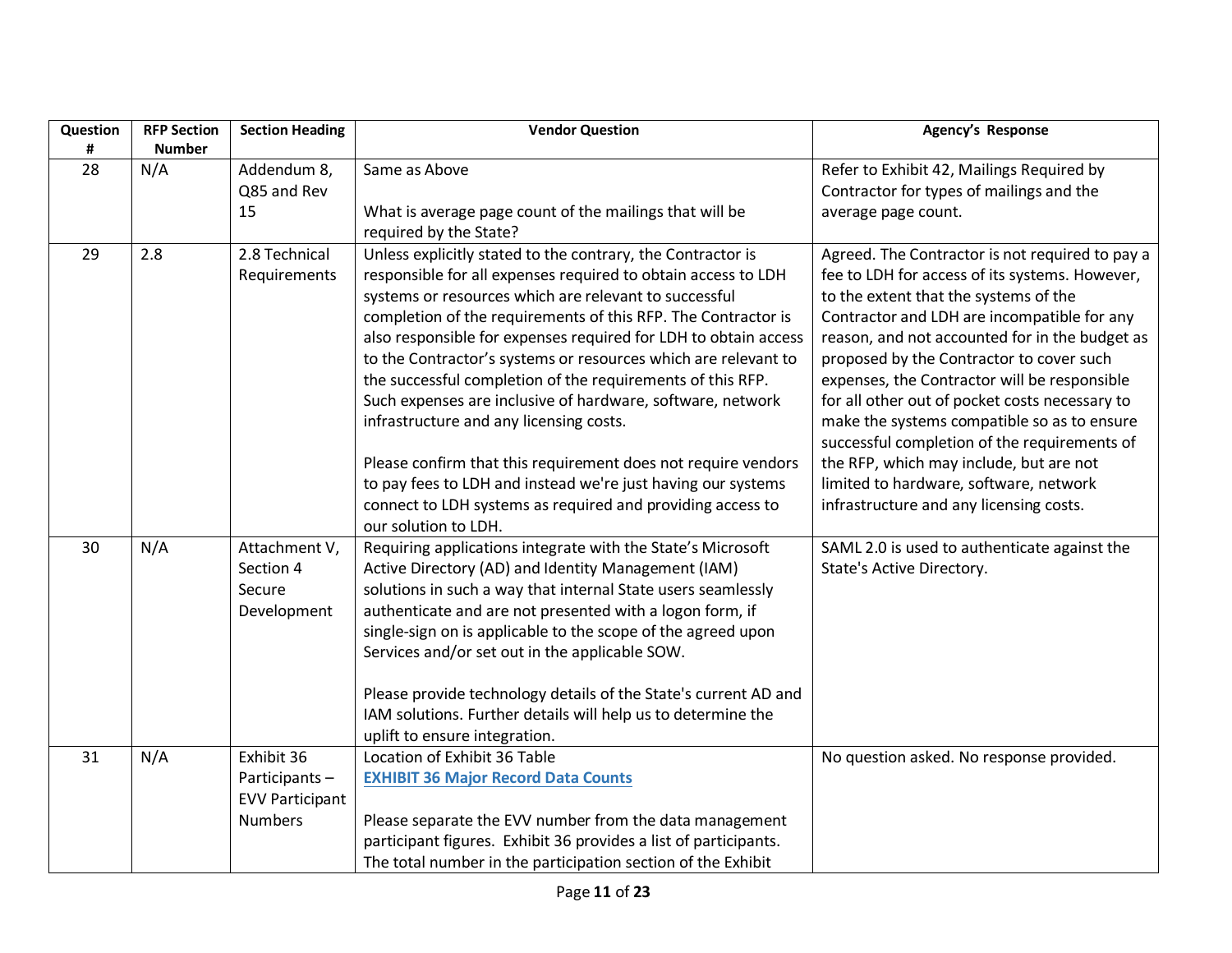| Question<br># | <b>RFP Section</b><br><b>Number</b> | <b>Section Heading</b>       | <b>Vendor Question</b>                                           | Agency's Response                                |
|---------------|-------------------------------------|------------------------------|------------------------------------------------------------------|--------------------------------------------------|
|               |                                     |                              | totals to 114,400.                                               |                                                  |
|               |                                     |                              |                                                                  |                                                  |
|               |                                     |                              | More exact participation figures of how many program             |                                                  |
|               |                                     |                              | participants are receiving EVV services will improve our ability |                                                  |
|               |                                     |                              | to accurately price the services.                                |                                                  |
|               |                                     |                              | See individual questions below regarding this reference.         |                                                  |
| 32            | N/A                                 | Exhibit 36<br>Participants-  | Same as Above                                                    | See response to Question 21.                     |
|               |                                     | Participants                 | How many of these participants receive EVV services?             |                                                  |
| 33            | N/A                                 | Exhibit 36                   | Same as Above                                                    | Yes. Closed means this population should not     |
|               |                                     | Participants-                |                                                                  | be counted in current participants. They are     |
|               |                                     | <b>Numbers</b>               | Does "closed" in the first line (OCDD/OAAS/EPSDT Participants    | not active participants.                         |
|               |                                     |                              | - closed) mean that this population of 29,497 should not be      |                                                  |
|               |                                     |                              | counted in current participants? Or are these still active       |                                                  |
|               |                                     |                              | participants?                                                    |                                                  |
| 34            | N/A                                 | Exhibit 36                   | Same as Above                                                    | LDH does not have the number of                  |
|               |                                     | Participants-                |                                                                  | OAAS/OCDD/EPSDT recipients who overlap           |
|               |                                     | <b>Numbers</b>               | What is the overlap of recipients who receive services in both   | with CPST/PSR program. EVV for the CPST/PSR      |
|               |                                     |                              | the OAAS/OCDD/EPSDT AND also provide services for the            | program has not been implemented as of           |
|               |                                     |                              | CPST/PSR programs?                                               | October 2021.                                    |
| 35            | N/A                                 | Exhibit $36 -$<br>Providers- | Same as Above                                                    | No question asked. No response provided.         |
|               |                                     | Provider                     | The total number in the Provider section of this Exhibit total   |                                                  |
|               |                                     | Figures                      | 943                                                              |                                                  |
| 36            | N/A                                 | Provider                     | Same as Above                                                    | The Proposers should consider all providers      |
|               |                                     | <b>Figures</b>               |                                                                  | listed in Exhibit 36 Major Record Data Counts    |
|               |                                     |                              | How many of these Providers provide EVV services?                | as of 7/2/2021 except for the "Number of         |
|               |                                     |                              |                                                                  | third-party EVV vendors" (5), which totals 938.  |
|               |                                     |                              |                                                                  | Third party EVV vendors are not providers.       |
|               |                                     |                              |                                                                  | The Proposers should also consider the Home      |
|               |                                     |                              |                                                                  | Health Care Agencies identified in Exhibit 41 as |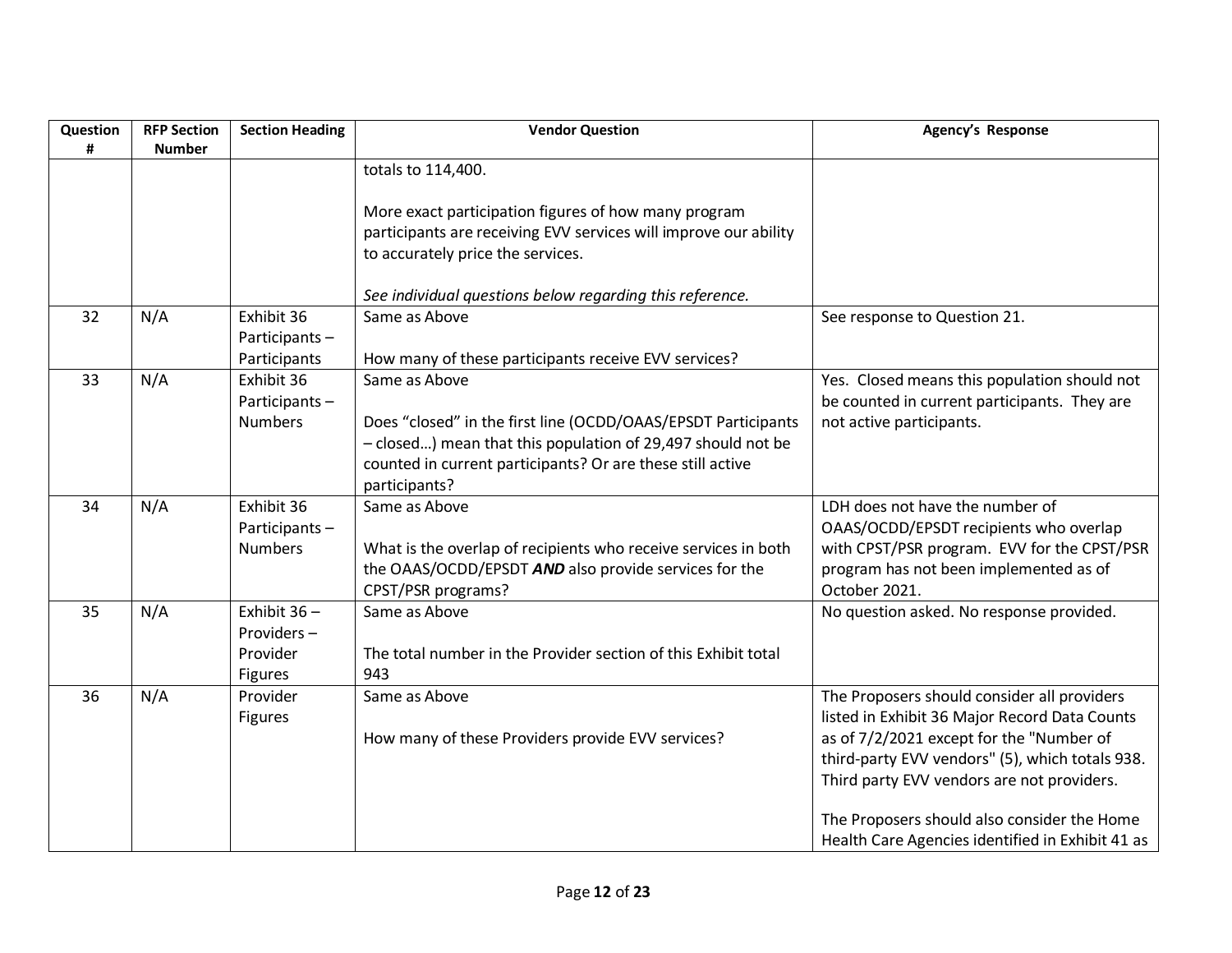| Question | <b>RFP Section</b> | <b>Section Heading</b>                                     | <b>Vendor Question</b>                                                                                                                                                                                                                                                                                                                                                                                                                                                                                                                                                                                                                                                                                                                                  | <b>Agency's Response</b>                                                                                                                                                                                                                                             |
|----------|--------------------|------------------------------------------------------------|---------------------------------------------------------------------------------------------------------------------------------------------------------------------------------------------------------------------------------------------------------------------------------------------------------------------------------------------------------------------------------------------------------------------------------------------------------------------------------------------------------------------------------------------------------------------------------------------------------------------------------------------------------------------------------------------------------------------------------------------------------|----------------------------------------------------------------------------------------------------------------------------------------------------------------------------------------------------------------------------------------------------------------------|
| #        | <b>Number</b>      |                                                            |                                                                                                                                                                                                                                                                                                                                                                                                                                                                                                                                                                                                                                                                                                                                                         | an estimate of HHCA providers enrolled as of<br>7/2/2021 which totals 220.                                                                                                                                                                                           |
| 37       | N/A                | Provider<br><b>Figures</b>                                 | Same as Above<br>What is the overlap of providers who provide services in both<br>the OAAS/OCDD/EPSDT AND also provide services for the<br>CPST/PSR programs?                                                                                                                                                                                                                                                                                                                                                                                                                                                                                                                                                                                           | LDH does not have the number of<br>OAAS/OCDD/EPSDT providers who overlap<br>with CPST/PSR program. Due to the nature of<br>services provided in the CPST/PSR program,<br>LDH anticipates minimal overlap between<br>these provider groups.                           |
| 38       | N/A                | Provider<br><b>Figures</b>                                 | Same as Above<br>Are self-directed providers included in the above provider<br>count? If not, what is the total number of self-directed<br>providers?                                                                                                                                                                                                                                                                                                                                                                                                                                                                                                                                                                                                   | Yes. There are two Fiscal Employer Agents<br>counted as providers who submit data through<br>a third party EVV vendor for all individuals<br>participants in Self-Direction. As of August<br>2021, there were approximately 1,800<br>participants in Self-Direction. |
| 39       | N/A                | Addendum 8-<br>Question 3                                  | Q: How many 3rd party EVV vendors are there currently<br>approved or in the process of approval and what is the<br>maximum number of different vendors allowed?<br>A: There is no restriction on the number of third-party EVV<br>vendors. Refer to Exhibit 36 - Major Record/Data Counts in the<br>procurement library for the number of provider agencies<br>currently utilizing a third-party EVV vendor.<br>Recognizing the challenge in scoping out the work to interface<br>with each 3rd party vendor, will the State allow the contractor<br>to price hourly packages to the 3rd party vendor allowing<br>proper support for interface and ongoing maintenance of the<br>interface to increase participation and reduce risk in the<br>project. | Costs proposed must be fully encumbered. The<br>Contractor will not be allowed to bill LDH, the<br>provider, or the third party EVV vendor for<br>implementation and ongoing support and<br>maintenance of the interface with third party<br>EVV vendors.            |
| 40       | N/A                | Addendum 8, -<br>Question 76 -<br><b>EVV</b><br>Aggregator | Q: If the contractor's solution has a means to capture the<br>location of services by GPS when cellular and internet<br>connectivity are not available, would that be sufficient to meet<br>this requirement?                                                                                                                                                                                                                                                                                                                                                                                                                                                                                                                                           | The State will allow GPS and/or IVR capabilities<br>as the primary options when there is no<br>cellular or internet access, and the connectivity                                                                                                                     |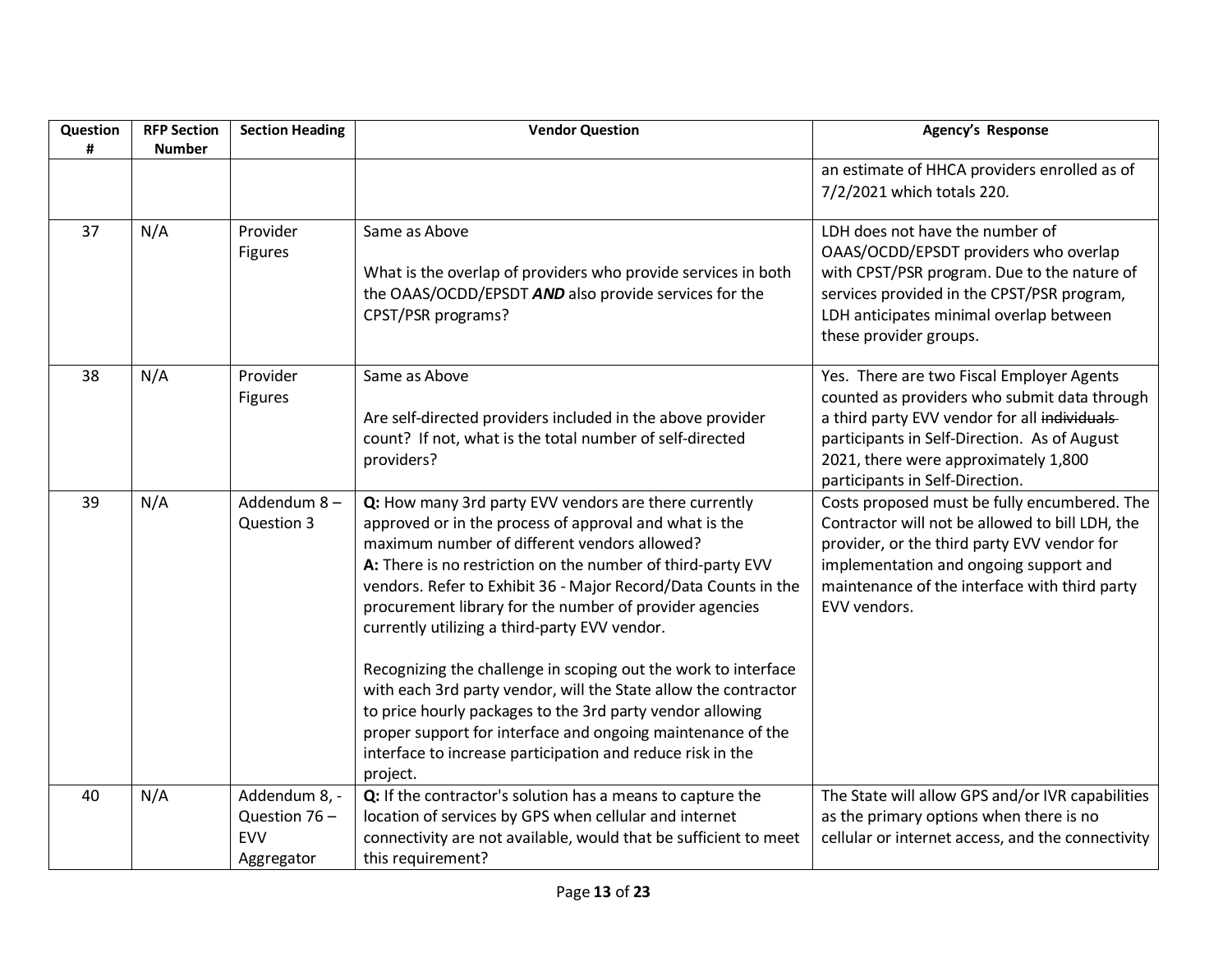| Question | <b>RFP Section</b> | <b>Section Heading</b> | <b>Vendor Question</b>                                            | <b>Agency's Response</b>                        |
|----------|--------------------|------------------------|-------------------------------------------------------------------|-------------------------------------------------|
| #        | <b>Number</b>      |                        |                                                                   |                                                 |
|          |                    |                        | A: No. All proposers must include the Connectivity Form           | forms shall be used when no other State         |
|          |                    |                        | functionality as part of the proposed solution.                   | approved options are available.                 |
|          |                    |                        |                                                                   |                                                 |
|          |                    |                        | While we recognize the States response to Q&A #76, we             |                                                 |
|          |                    |                        | respectfully submit that employing the connectivity forms         |                                                 |
|          |                    |                        | process adds an additional layer of complexity and cost to the    |                                                 |
|          |                    |                        | project that may not be warranted.                                |                                                 |
|          |                    |                        | CMS has approved GPS as an accurate way to electronically         |                                                 |
|          |                    |                        | verify that visits have taken place. If there is no cellular or   |                                                 |
|          |                    |                        | internet connectivity for a recipient of services, would the      |                                                 |
|          |                    |                        | State allow GPS to be the accurate form of verification? The      |                                                 |
|          |                    |                        | EVV vendor software should have the capability of using the       |                                                 |
|          |                    |                        | mobile app in offline mode, where GPS is captured and then        |                                                 |
|          |                    |                        | the information is synced back to the server when connectivity    |                                                 |
|          |                    |                        | is reestablished.                                                 |                                                 |
|          |                    |                        |                                                                   |                                                 |
|          |                    |                        | Another possible CMS approved option would be for the State       |                                                 |
|          |                    |                        | to allow for the use of IVR verification for those recipients who |                                                 |
|          |                    |                        | have landline access.                                             |                                                 |
|          |                    |                        |                                                                   |                                                 |
|          |                    |                        | We respectfully ask the State to allow that GPS and/or IVR        |                                                 |
|          |                    |                        | capabilities are the primary options when there is no cellular or |                                                 |
|          |                    |                        | internet access and that the connectivity form is only used       |                                                 |
|          |                    |                        | where no other CMS approved options are available.                |                                                 |
| 41       | N/A                | Addendum 8-            | Q44: Please provide call volumes we would be expected to          | No. As stated, the volume of support calls will |
|          |                    | Question               | receive. If average handle time is available, please provide it.  | depend upon the complexity of the               |
|          |                    | $44/45 -$              | A: The volume of support calls provided for in Section 2.7.3 of   | Contractor's system(s), the information         |
|          |                    | <b>Technical Help</b>  | the RFP will depend upon the complexity of the Contractor's       | available, and the training of end users. The   |
|          |                    | <b>Desk</b>            | system(s), the information available, and the training of end     | data provided represents a single month's call  |
|          |                    |                        | users. The current contractor received 761 support calls in May   | volume from the current contractor.             |
|          |                    |                        | 2021, with an average handle time of 7.1 minutes.                 |                                                 |
|          |                    |                        |                                                                   |                                                 |
|          |                    |                        | Q45 Besides this assistance scenario, what other types of calls   |                                                 |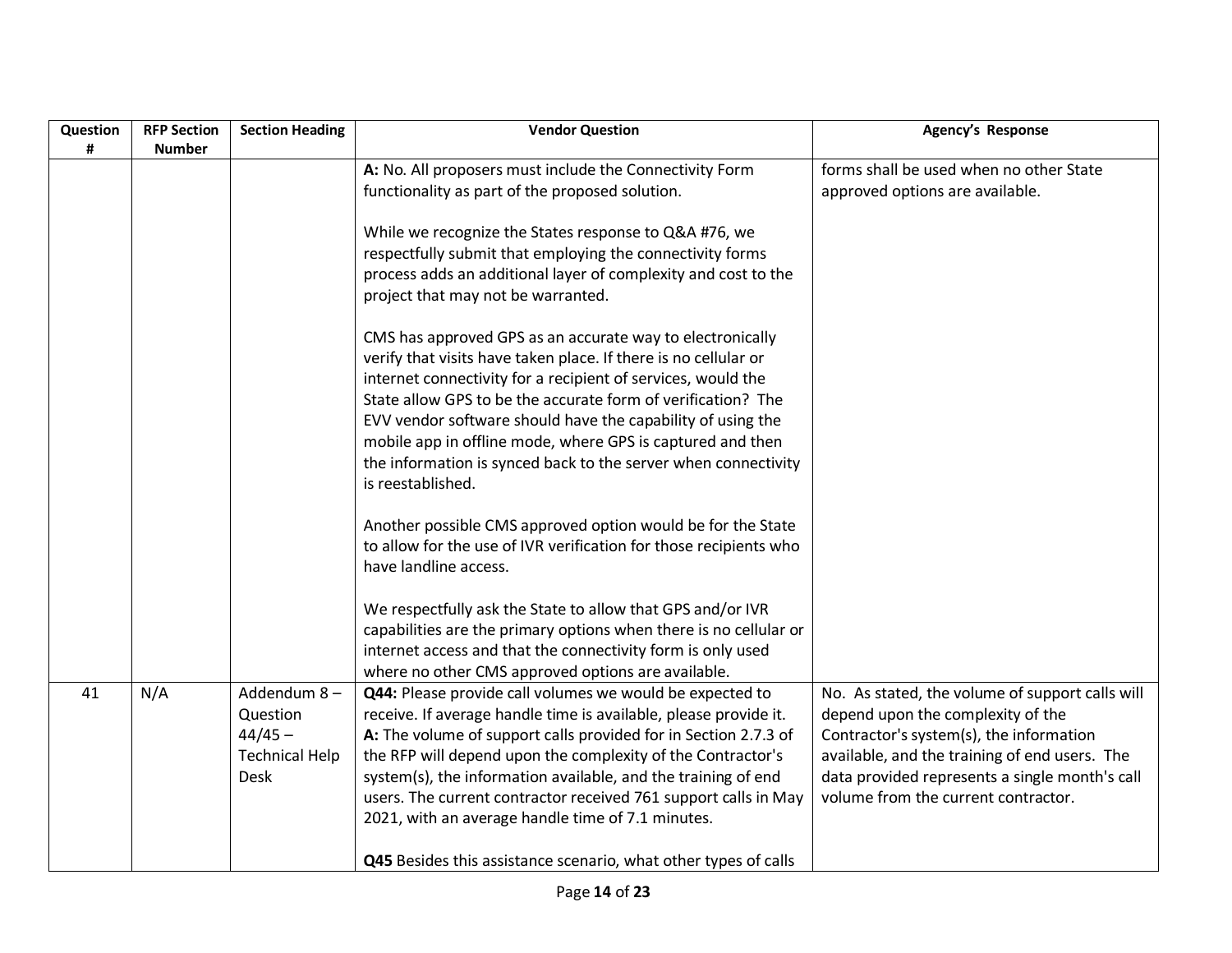| Question | <b>RFP Section</b> | <b>Section Heading</b> | <b>Vendor Question</b>                                            | Agency's Response                                |
|----------|--------------------|------------------------|-------------------------------------------------------------------|--------------------------------------------------|
| #        | <b>Number</b>      |                        | is the technical support helpdesk expected to handle?             |                                                  |
|          |                    |                        | A: The types of support calls may include, but not be limited to, |                                                  |
|          |                    |                        | user support training, technical support software, PA inquiries,  |                                                  |
|          |                    |                        | RFSR inquiries, Service Audit assistance, Support Coordination    |                                                  |
|          |                    |                        | POCs, and EPOCs.                                                  |                                                  |
|          |                    |                        |                                                                   |                                                  |
|          |                    |                        | Can respondents make assumptions that this is the longer-         |                                                  |
|          |                    |                        | term average monthly helpdesk call volume?                        |                                                  |
|          |                    |                        | Regarding the one month of call metrics provided, please see      |                                                  |
|          |                    |                        | below questions regarding this reference;                         |                                                  |
| 42       | N/A                | Addendum 8-            | Same as Above                                                     | LDH is unable to provide the percentage of       |
|          |                    | Question               |                                                                   | calls for EVV or other activities.               |
|          |                    | $44/45 -$              | What percentage of the calls were for EVV and what was the        |                                                  |
|          |                    | <b>Technical Help</b>  | percentage for the other program items, such as inquiries,        |                                                  |
|          |                    | <b>Desk</b>            | audit assistance, support coordination, etc?                      |                                                  |
| 43       | N/A                | Addendum 8-            | Same as Above                                                     | LDH is unable to provide the types of users      |
|          |                    | Question               |                                                                   | contacting the help desk.                        |
|          |                    | $44/45 -$              | What types of users are calling into the technical help desk?     |                                                  |
|          |                    | <b>Technical Help</b>  | Field staff/caregivers? Or are there administrators of the        |                                                  |
|          |                    | <b>Desk</b>            | provider organizations calling in for technical help questions?   |                                                  |
| 44       | N/A                | Addendum 8-            | Q: How many 3rd party EVV vendors are there currently             | Approximately 78% of records will be Service     |
|          |                    | Question 4             | approved or in the process of approval and what is the            | Records (including all iterations), which are    |
|          |                    |                        | maximum number of different vendors allowed?                      | collected either through EVV or manually         |
|          |                    |                        | A: There is no restriction on the number of third-party EVV       | entered.                                         |
|          |                    |                        | vendors. Refer to Exhibit 36 - Major Record/Data Counts in the    |                                                  |
|          |                    |                        | procurement library for the number of provider agencies           | Data transfer processes, including file formats, |
|          |                    |                        | currently utilizing a third-party EVV vendor.                     | will be determined during contract               |
|          |                    |                        |                                                                   | negotiations with the successful Proposer.       |
|          |                    |                        | The State advised there will be approximately 105,527,725         |                                                  |
|          |                    |                        | records sent from the previous contractor to the new              |                                                  |
|          |                    |                        | Contractor. How many of these records are EVV records? Will       |                                                  |
|          |                    |                        | the Contractor be permitted to define, or participate in          |                                                  |
|          |                    |                        | defining, the data file/format this data will be received in?     |                                                  |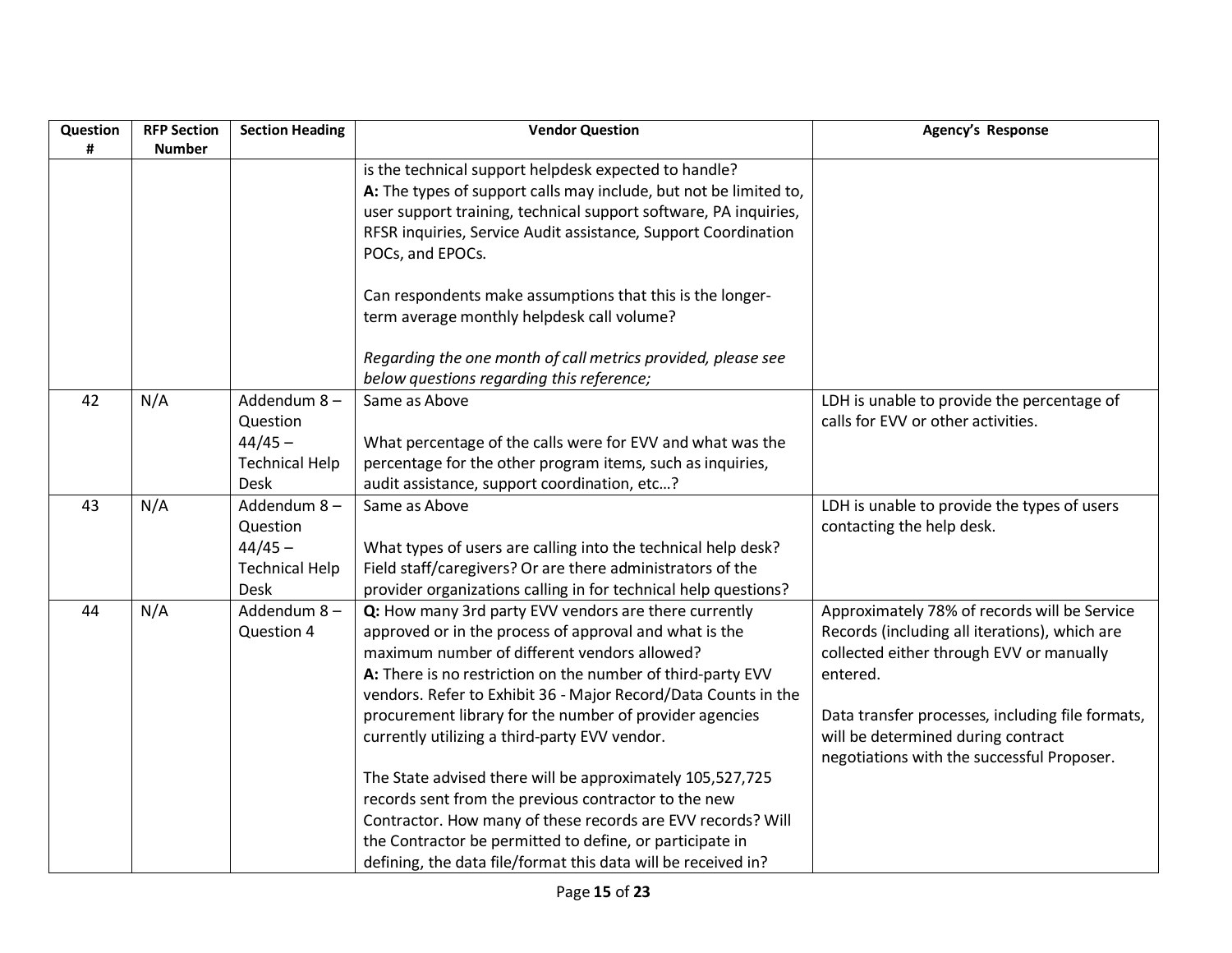| Question | <b>RFP Section</b> | <b>Section Heading</b> | <b>Vendor Question</b>                                           | <b>Agency's Response</b>                 |
|----------|--------------------|------------------------|------------------------------------------------------------------|------------------------------------------|
| #        | <b>Number</b>      |                        |                                                                  |                                          |
|          |                    |                        | There is no restriction on the number of third-party EVV         |                                          |
|          |                    |                        | vendors. Refer to Exhibit 36 - Major Record/Data Counts in the   |                                          |
|          |                    |                        | procurement library for the number of provider agencies          |                                          |
|          |                    |                        | currently utilizing a third-party EVV vendor.                    |                                          |
| 45       | N/A                | Addendum 8-            | The Contractor's HCBS Data Management and EVV solution           | No question asked. No response provided. |
|          |                    | Section 2.8.2          | must be compliant with all requirements for CMS certification    |                                          |
|          |                    | <b>CMS</b>             | and fully certified within twelve (12) months from the           |                                          |
|          |                    | Certification          | Operational Start Date. The Contractor must provide all data,    |                                          |
|          |                    |                        | artifacts, demonstrations, trainings, and resources needed to    |                                          |
|          |                    |                        | achieve certification. The Contractor is expected to comply      |                                          |
|          |                    |                        | with the State and its Independent Verification and Validation   |                                          |
|          |                    |                        | (IV&V) vendor, if used, in the pursuit of certification.         |                                          |
|          |                    |                        | The Contractor's HCBS Data Management and EVV solution           |                                          |
|          |                    |                        | must comply with CMS' Seven Conditions and Standards:            |                                          |
|          |                    |                        | • Modularity Standard - use of a modular, flexible approach to   |                                          |
|          |                    |                        | systems development, including the use of open interfaces and    |                                          |
|          |                    |                        | an exposed API; the separation of business rules from core       |                                          |
|          |                    |                        | programming; and the availability of business rules in both      |                                          |
|          |                    |                        | human and machine-readable formats.                              |                                          |
|          |                    |                        | • MITA Condition - requires states to align with, and advance    |                                          |
|          |                    |                        | increasingly in, MITA maturity for business, architecture, and   |                                          |
|          |                    |                        | data.                                                            |                                          |
|          |                    |                        | • Industry Standards Condition - ensures States alignment        |                                          |
|          |                    |                        | with, and incorporation of, industry standards, the Health       |                                          |
|          |                    |                        | Insurance Portability and Accountability Act of 1996 (HIPAA)     |                                          |
|          |                    |                        | security, privacy and transaction standards; accessibility       |                                          |
|          |                    |                        | standards established under section 508 of the Rehabilitation    |                                          |
|          |                    |                        | Act, or standards that provide greater accessibility for         |                                          |
|          |                    |                        | individuals with disabilities, and compliance with federal civil |                                          |
|          |                    |                        | rights laws; standards adopted by the Secretary under section    |                                          |
|          |                    |                        | 1104 of the Patient Access and Affordable Care Act (ACA); and    |                                          |
|          |                    |                        | standards and protocols adopted by the Secretary under           |                                          |
|          |                    |                        | section 1561 of the ACA.                                         |                                          |
|          |                    |                        | • Leverage Condition - promotes solution sharing, leverage,      |                                          |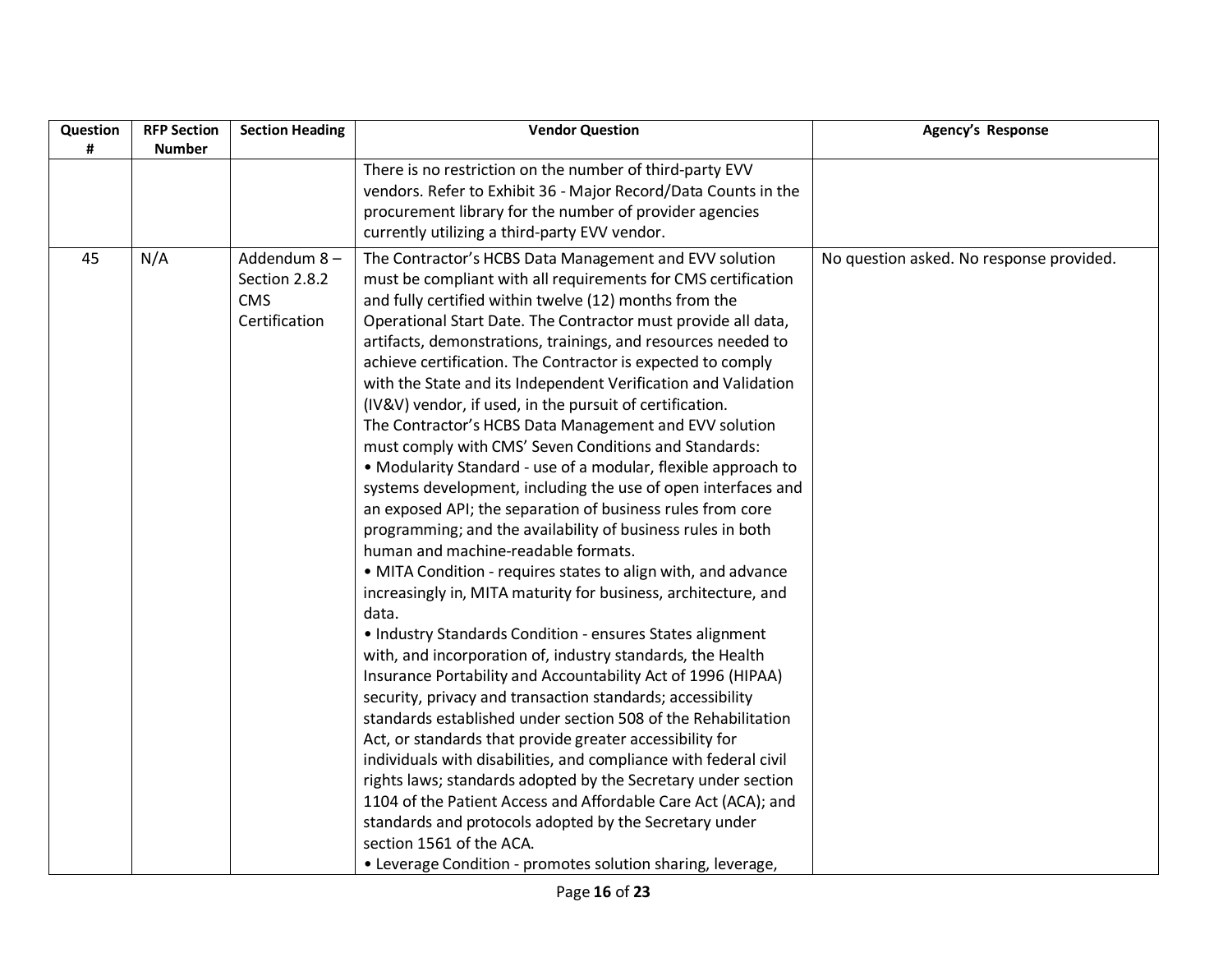| Question | <b>RFP Section</b> | <b>Section Heading</b> | <b>Vendor Question</b>                                         | Agency's Response                            |
|----------|--------------------|------------------------|----------------------------------------------------------------|----------------------------------------------|
| #        | <b>Number</b>      |                        |                                                                |                                              |
|          |                    |                        | and reuse of Medicaid technologies and systems within and      |                                              |
|          |                    |                        | among states.                                                  |                                              |
|          |                    |                        | • Business Results Condition - Supports accurate and timely    |                                              |
|          |                    |                        | processing of claims (including claims of eligibility),        |                                              |
|          |                    |                        | adjudications, and effective communications with providers,    |                                              |
|          |                    |                        | beneficiaries, and the public.                                 |                                              |
|          |                    |                        | • Reporting Condition - requires states to produce transaction |                                              |
|          |                    |                        | data, reports, and performance information that would          |                                              |
|          |                    |                        | contribute to program evaluation, continuous improvement in    |                                              |
|          |                    |                        | business operations, and transparency and accountability.      |                                              |
|          |                    |                        | *Interoperability Condition - ensures seamless coordination    |                                              |
|          |                    |                        | and integration with the Exchange (whether run by the state or |                                              |
|          |                    |                        | federal government), and allows interoperability with health   |                                              |
|          |                    |                        | information exchanges, public health agencies, human services  |                                              |
|          |                    |                        | programs, and community organizations providing outreach       |                                              |
|          |                    |                        | and enrollment assistance services.                            |                                              |
|          |                    |                        | The State expects both the Data Management and EVV             |                                              |
|          |                    |                        | modules to be certified. The following questions pertain to    |                                              |
|          |                    |                        | these same expectations.                                       |                                              |
| 46       | N/A                | Addendum 8-            | Same as Above                                                  | The State will negotiate how to define the   |
|          |                    | Rev. 13,               |                                                                | work stream(s) with the successful Proposer. |
|          |                    | Section 2.8.2          | Knowing EVV is certified under Outcomes Based Certification    |                                              |
|          |                    | <b>CMS</b>             | and Data Management under the new Streamlined approach,        |                                              |
|          |                    | Certification          | will the State have two different workstreams with SMC and     |                                              |
|          |                    |                        | OBC SME's?                                                     |                                              |
| 47       | N/A                | Addendum 8-            | Same as Above                                                  | The State will negotiate the certification   |
|          |                    | Rev. 13,               |                                                                | meetings' schedule with the successful       |
|          |                    | Section 2.8.2          | Although the Data Management System and the EVV System         | Proposer.                                    |
|          |                    | <b>CMS</b>             | will be seamless, these are two different systems with two     |                                              |
|          |                    | Certification          | different functionality expectations. Will the State hold      |                                              |
|          |                    |                        | separate certification meetings to accommodate the two         |                                              |
|          |                    |                        | different certification expectations by CMS?                   |                                              |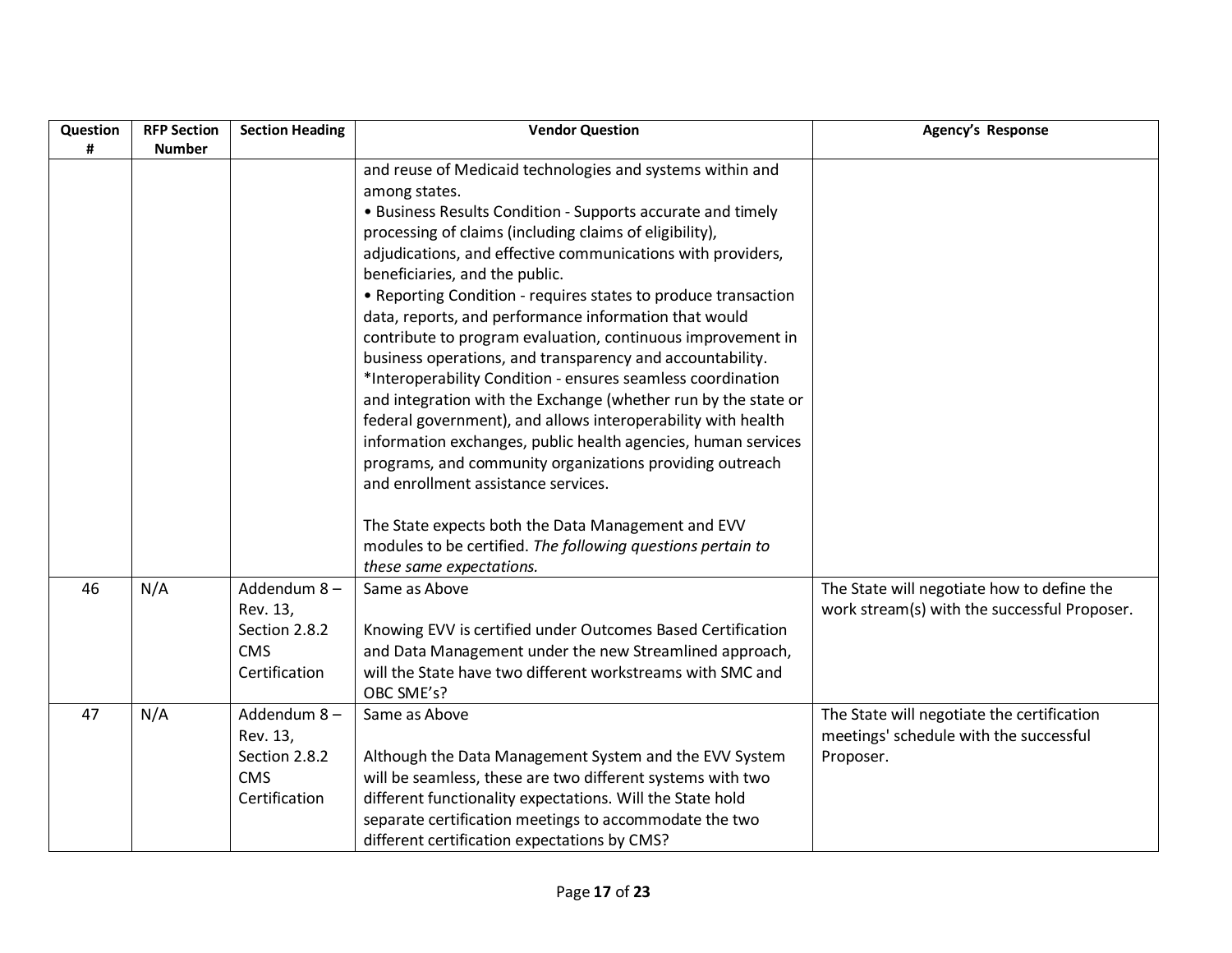| Question<br># | <b>RFP Section</b><br><b>Number</b> | <b>Section Heading</b>                                                   | <b>Vendor Question</b>                                                                                                                                                                                                                                                                                                                                                                                                                                                                                                                     | <b>Agency's Response</b>                                                                                                                                                                                                                                                                                                                                                                |
|---------------|-------------------------------------|--------------------------------------------------------------------------|--------------------------------------------------------------------------------------------------------------------------------------------------------------------------------------------------------------------------------------------------------------------------------------------------------------------------------------------------------------------------------------------------------------------------------------------------------------------------------------------------------------------------------------------|-----------------------------------------------------------------------------------------------------------------------------------------------------------------------------------------------------------------------------------------------------------------------------------------------------------------------------------------------------------------------------------------|
| 48            | N/A                                 | Addendum 8-<br>Rev. 13,<br>Section 2.8.2<br><b>CMS</b><br>Certification  | Same as Above<br>Because there are two different certifications occurring, CMS<br>will likely have two different sets of personnel who would<br>attend certification meetings, with some overlap. Will the state<br>have two different timelines for certification: one for data<br>management and one for EVV?                                                                                                                                                                                                                            | No. Section 2.8.2 CMS CERTIFICATION states<br>"The Contractor's HCBS Data Management and<br>EVV solution must be compliant with all<br>requirements for CMS certification and fully<br>certified within twelve (12) months from the<br>Operational Start Date".                                                                                                                         |
| 49            | N/A                                 | Addendum 8-<br>Rev. 10,<br>Section 2.6.2<br><b>EVV Service</b><br>Audits | Pull On a weekly basis, pull the top thirteen (13) Participants<br>for OAAS, OCDD, and EPSDT PCS services with the most service<br>audits outside the degree of accuracy, using a three hundred<br>sixty-five (365) Calendar Day window.<br>The State expects weekly data pull of the top 13 participants<br>for OAAS, OCDD, and EPSDT services If a vendor has a<br>reporting feature that currently pulls top provider activity,<br>would the State accept a self-service report that would allow<br>this data to be pulled at any time? | Yes, if the report meets the following<br>condition: Section 2.6.2, Service Audits states<br>that the Contractor will "Conduct a<br>prescreening prior to sending the service audits<br>to the program offices for review". A self-<br>service report would require the Contractor to<br>conduct the prescreening activities prior to the<br>report being made available in the system. |
| 50            | N/A                                 | Addendum 8-<br>Section 2.6.3<br>Other EVV<br>Requirements                | "If available via application, support integration with all major<br>mobile operating systems, including, but not limited to,<br>Android and iOS."<br>Can the State define what it considers to be the major mobile<br>operating systems and if such systems are not supported today<br>can the vendor support them through a change order process<br>in the future.                                                                                                                                                                       | Refer to Revision #6 in Part 2 of this<br>addendum.                                                                                                                                                                                                                                                                                                                                     |
| 51            | N/A                                 | Addendum 8-<br>Section 2.5.6<br><b>EPSDT SERVICE</b><br><b>LOG</b>       | . Develop reporting in coordination with LDH. At minimum, the<br>Contractor shall be able to generate all reports listed in<br>Attachment R. EPSDT Electronic Plan of Care Reports List and<br>Data Elements.<br>• Review and approve POCs according to guidelines in the<br><b>EPSDT Support Coordination Manual.</b><br>• Coordinate with LDH staff to update the EPSDT Support<br>Coordination Manual annually and as needed.                                                                                                           | One FTE currently performs the activities in<br>bullets 2 and 3 as well as activities required in<br>Section 2.5.7 "EPSDT Case Management<br>Training". Bullet 1 is a requirement of the<br>system.                                                                                                                                                                                     |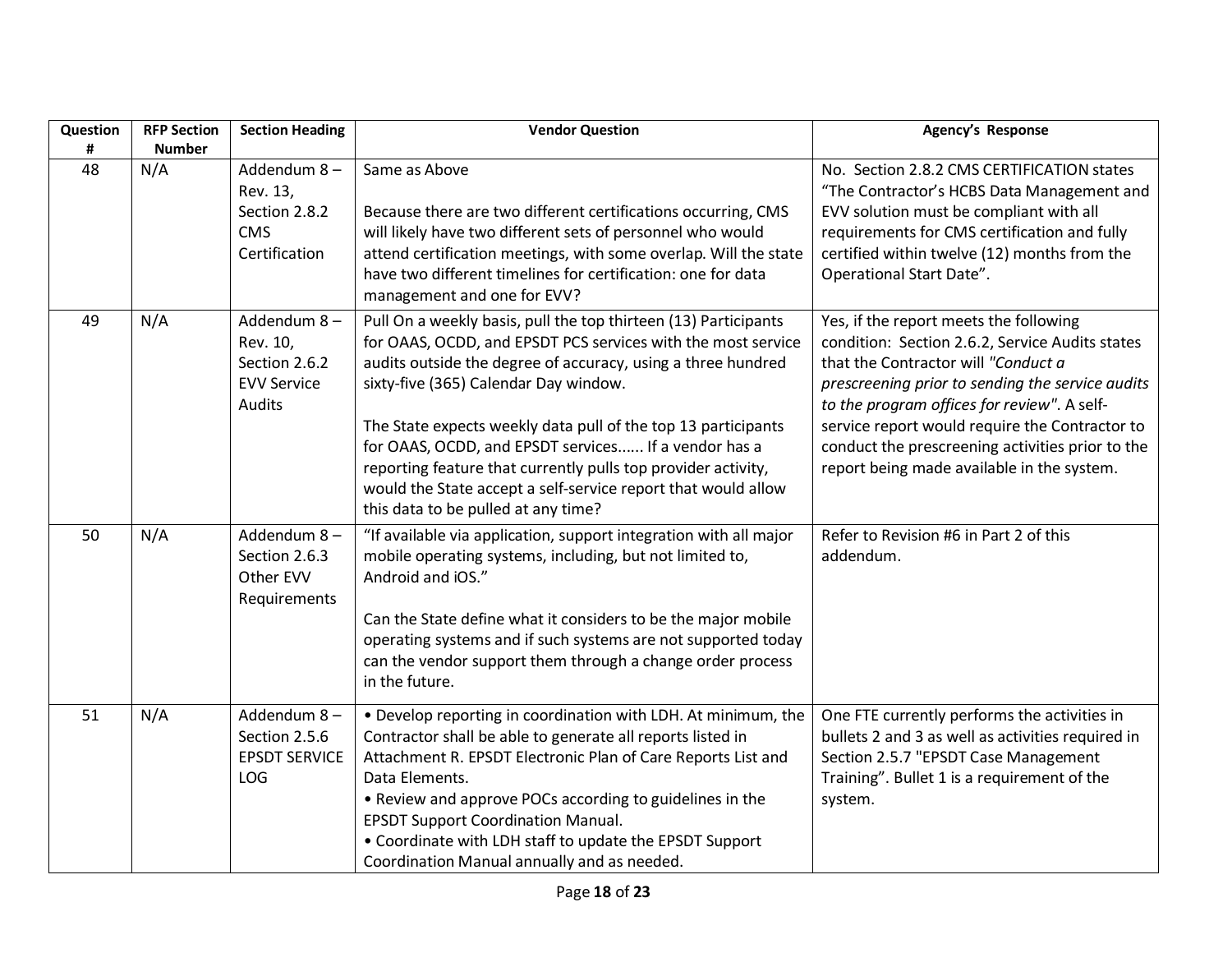| Question | <b>RFP Section</b> | <b>Section Heading</b> | <b>Vendor Question</b>                                                                                                       | <b>Agency's Response</b>                       |
|----------|--------------------|------------------------|------------------------------------------------------------------------------------------------------------------------------|------------------------------------------------|
|          | <b>Number</b>      |                        |                                                                                                                              |                                                |
|          |                    |                        |                                                                                                                              |                                                |
|          |                    |                        | How many FTEs are currently performing this today?                                                                           |                                                |
| 52       | N/A                | Addendum 8-            | • Develop reporting in coordination with LDH. At minimum, the                                                                | The individual that reviews and approves       |
|          |                    | Section 2.5.6          | Contractor shall be able to generate all reports listed in                                                                   | EPSDT plans of care should have knowledge of   |
|          |                    | <b>EPSDT SERVICE</b>   | Attachment R. EPSDT Electronic Plan of Care Reports List and                                                                 | care planning, from either previous experience |
|          |                    | LOG.                   | Data Elements.                                                                                                               | or education/training. This is not considered  |
|          |                    |                        | • Review and approve POCs according to guidelines in the                                                                     | an administrative role, but a care plan review |
|          |                    |                        | <b>EPSDT Support Coordination Manual.</b>                                                                                    | and approval role that requires knowledge of   |
|          |                    |                        | • Coordinate with LDH staff to update the EPSDT Support                                                                      | the EPSDT Support Coordination program.        |
|          |                    |                        | Coordination Manual annually and as needed.                                                                                  | Specific credentials are not required.         |
|          |                    |                        | Is this an administrative role or are credentials required to<br>perform these tasks? If so, which credentials are required? |                                                |
|          |                    |                        |                                                                                                                              |                                                |

### **PART 2 – RFP Revisions**

#### **1. Section 2.1.2 GENERAL PRIOR AUTHORIZATION - OAAS AND OCDD SERVICES is hereby amended as follows:**

Interface with the OAAS Participant Tracking System (OPTS) to receive service data necessary for issuing PAs for Long Term-Personal Care Services (LT-PCS) and OAAS Waivers daily;

#### **2. Section 1.6 ACRONYMS AND TERMINOLOGY is hereby amended to include the following:**

**National Voter Registration Act (NVRA)** Federal law passed in 1993 that requires each state to establish Federal election voter registration procedures. Section 7 of the NVRA requires any office in a covered State that offers either public assistance or state-funded programs primarily engaged in providing services to persons with disabilities must offer voter-registration services.

**3. The RFP is hereby amended to add Section 2.7.7, National Voter Registration Act Requirements to state the following:**

The Contractor is considered a "reporting entity" for purposes of the National Voter Registration Act and is required to comply with the National Voter Registration Act Operational Policy and any subsequent changes or amendments thereto. The Contractor shall: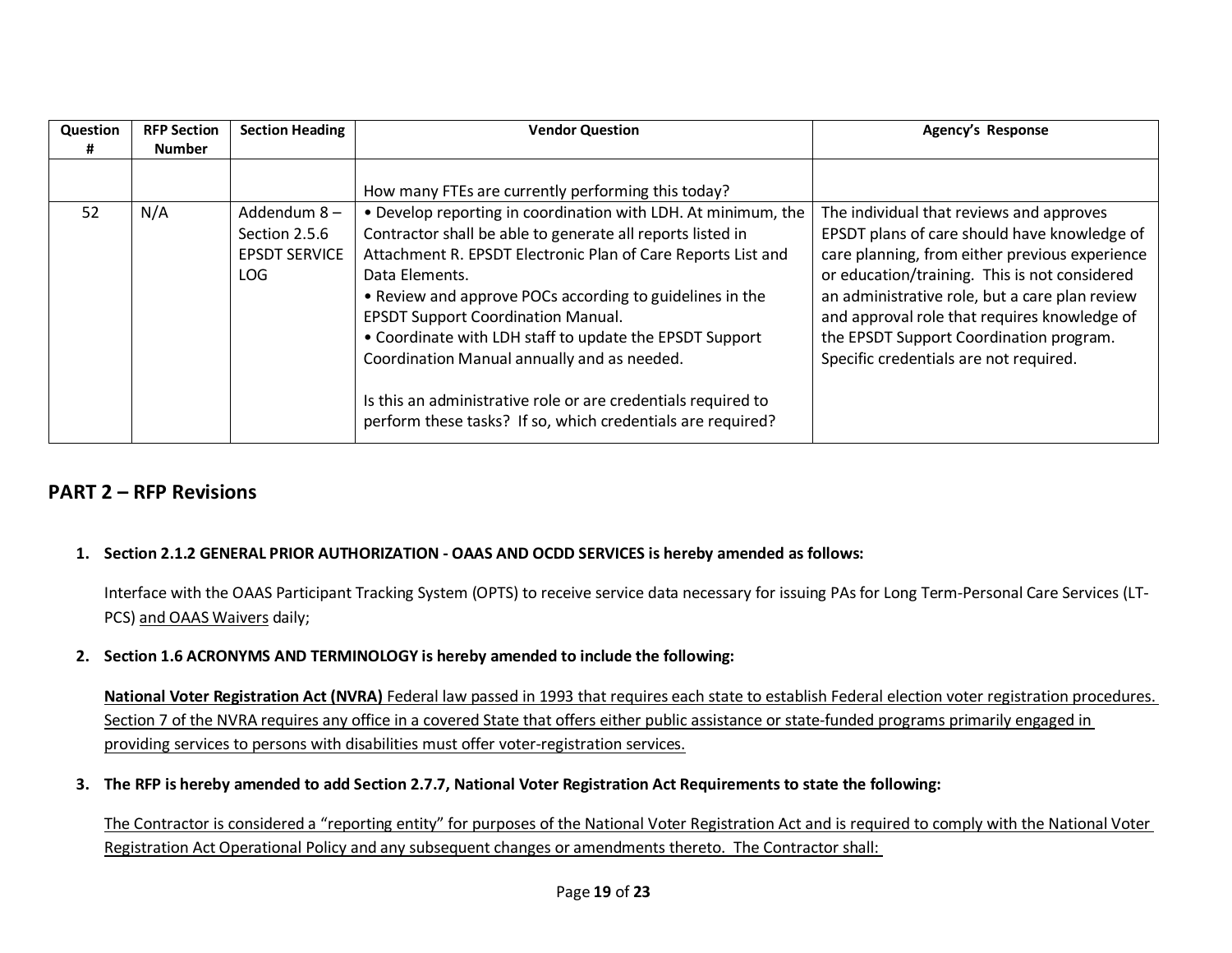- Send the OCDD and OAAS approved form(s) to participants, whose record is maintained in the Home and Community Based Services Registry, upon notification of a change of name and/or address;
- Forward all completed mail voter registration application forms received by the Contractor to the respective Registrar of Voters no later than 2 business days of receipt; and
- Retain all completed Voter Registration Declaration forms and copies of all completed LA Voter Registration Applications in the applicants' files and according to the approved retention schedule.

Quarterly, the following information will be aggregated and provided electronically by the Contractor using the NVRA Quarterly Program Reporting Form to the OAAS and OCDD designated NVRA Department Coordinator within three (3) business days after the close of the reporting period:

- The total number of applications for service, assistance or admission, recertification, and changes of name/address relating to such service or assistance received by the Contractor.
- The total number of declaration forms received by the individual.
- The total number of completed mail voter registration applications received by the Contractor.

#### **4. ATTACHMENT X : SERVICE LEVEL AGREEMENTS (SLA), Section 1.0 SYSTEM UPTIME, is hereby amended as follows:**

Users shall be able to access the System twenty-four (24) hours a day, seven (7) days a week, at a monthly daily uptime of 99.5%, with the exception of planned downtime due to system upgrades or routine maintenance. All planned downtime shall be communicated and agreed to by LDH.

#### **5. Section 1.11.9 APPROACH AND METHODOLOGY is amended as follows:**

Proposals should define the Proposer's technical approach in providing services and identify the tasks necessary to meet the RFP requirements of the provision of services, as outlined in Section 2. Scope of Work/ Services. Proposals should include enough information to satisfy evaluators that the Proposer has the appropriate experience, knowledge and qualifications to perform the scope of services as described herein. Proposers should respond to all requested areas below:

- Provide Proposer's understanding of the nature of the services and how its proposal will best meet the needs of the Department.
- Provide Proposer's understanding of CMS' EVV Outcomes-Based Certification requirements for an MMIS functional module, and specifically how the proposed solution meets or can meet these requirements.
- Define the approach in providing the services as outlined in the Statement of Work.
- Define the approach in identifying the tasks necessary to meet requirements.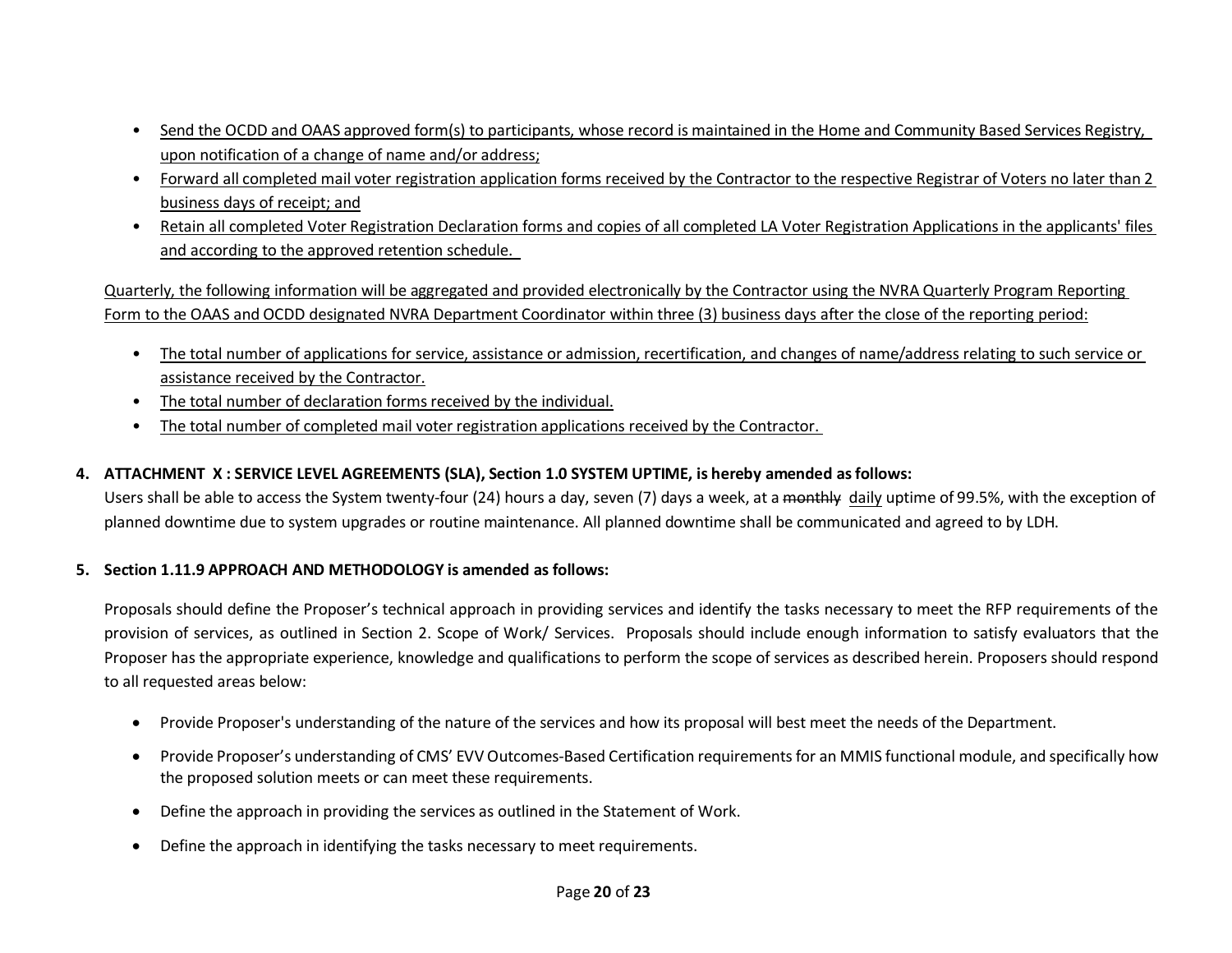- Provide any relevant information deemed appropriate for any proposed solution to include, at a minimum, the following components:
- Description of how software meets the federal and State requirements for HCBS and EVV.
	- o Discussion of functionality of the software.
	- o Define approach to system and data security.
	- o Identify areas of project risk and strategies to mitigate these risks.
	- o Define the methodology to be used for system configuration.
	- o Description of how the software converts and maintains transferred data from the current EVV system and supports required reporting.
	- o Define strategy for application knowledge transfer to position the State to be self-sufficient after contract termination, if applicable.
- Develop a solution that utilizes each of the following OTS Enterprise Architecture (EA) components, which are more fully described in Attachment G. Enterprise Architecture Integration Requirements-Revised 6/21/2021, unless otherwise agreed to by both Parties:
	- o API Gateway (APIGW)
	- o Enterprise Service Bus (ESB)
	- o Identity Access Management (IAM)/Single Sign On
	- o Data Warehouse (DWH)
	- o Electronic Document Management System (EDMS)
	- **Master Data Management (MDM)**
	- **Consumer Communications**
	- o Business Rules Engine (BRE)
- Ensure integration (real time, application programming interface [API], file transfer protocol [FTP], etc.) with the State's or third party systems is orchestrated via the State's EA system, unless agreed to by both parties in any ensuing contract.
- Describe how their solution will utilize the State's MoveIT platform, as more fully described in Attachment G. Enterprise Architecture Integration Requirements, for all file transfers.
- Describe how each of the following EA components will be leveraged in their solution:
	- o Data Warehouse (DWH)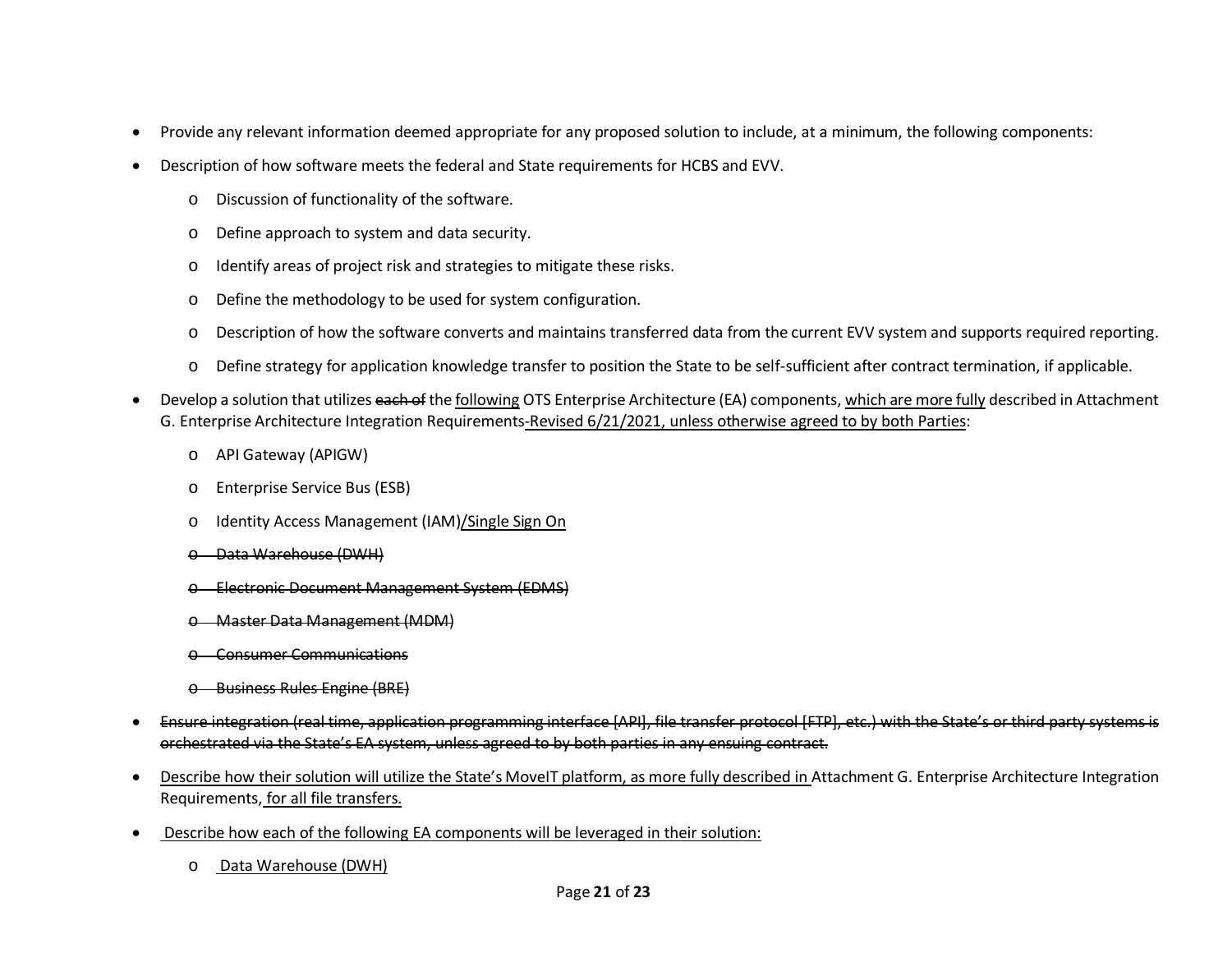- o Electronic Document Management System (EDMS)
- o Master Data Management (MDM)
- o Consumer Communications
- o Business Rules Engine (BRE)

If proposing an alternative to one of these components, Proposers must describe their alternative solution in detail and explain why the approach is more beneficial to the State. This explanation must include financial and project impacts, preferably in the form of Return on Investment (ROI), and including information regarding any value added in respect to project implementation schedule, ease of implementation, and technology alignment.

- Work with LDH, MES, LDH T-MSIS team, and CMS to ensure that all Transformed Medicaid Statistical Information System (T-MSIS) data file layouts and information are mapped out correctly and are in compliance with CMS specifications. In addition, all CMS Standard Operating Procedures document requirements and stipulations must be met. CMS pre-acceptance T-MSIS edits need to be incorporated in data validations to ensure that file data submissions to CMS are consistent, accurate and timely. CMS directives to states can be found at <https://www.medicaid.gov/sites/default/files/Federal-Policy-Guidance/downloads/SHO18008.pdf.>
- Provide plans and/or schedule for implementation, or orientation, or installation, etc. (as relevant to the RFP requirements).
- Provide plans for training.
- Develop and provide provisions for customer service, including personnel assigned, toll-free number, and account inquiry, etc.
- Any other information deemed pertinent by the Proposer including terms and conditions which the Proposer wishes the State to consider.

#### **6. Section 2.6.3 OTHER EVV REQUIREMENTS bullet 2 is amended as follows:**

• If available via application, support integration with the all major mobile operating systems, including, but not limited to, Android and iOS.

#### **7. Section 2.11 OUTSOURCING OF KEY INTERNAL CONTROLS is amended as follows:**

LDH will require the Contractor and/or subcontractors, if performing a key internal control, to submit to an independent Statement on Standards for Attestation Engagements (SSAE) 18 System and Organization Controls (SOC) 1 and/or type II audit of its internal controls and other financial and performance audits from outside companies to assure both the financial viability of the program and the operational viability, including the policies and procedures placed into operation. The audit firm will conduct tests and render an independent opinion on the operating effectiveness of the controls and procedures.